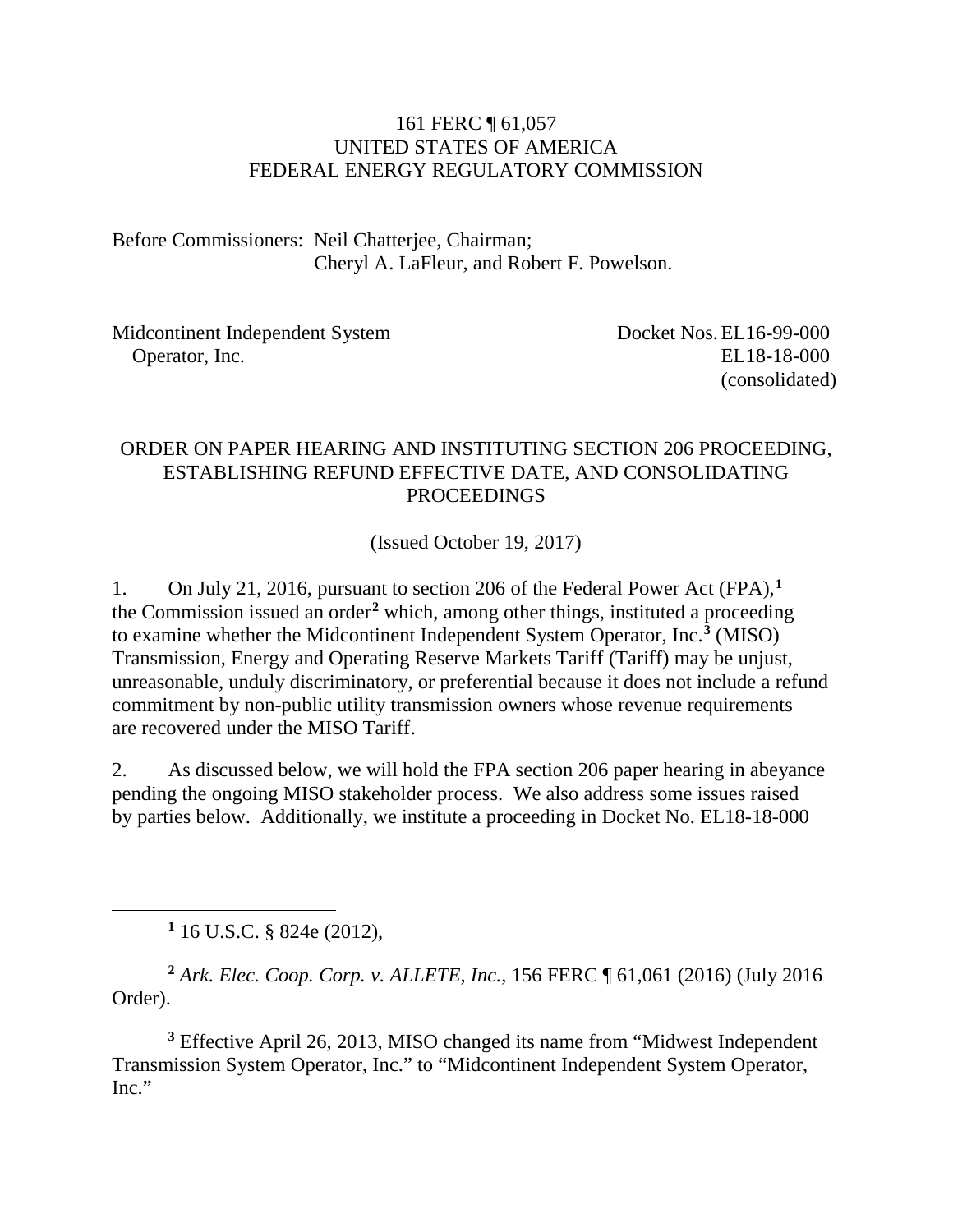pursuant to FPA section 206 to examine the MISO Transmission Owners Agreement and other jurisdictional documents, as discussed more fully below, and consolidate Docket Nos. EL16-99-000 and EL18-18-000.

#### **I. Background**

3. On February 12, 2015, certain non-public utilities**[4](#page-1-0)** filed a complaint in Docket No. EL15-45-000 against certain MISO transmission owners (MISO TOs), **[5](#page-1-1)** contending that the 12.38 percent base return on equity (ROE) the MISO TOs earn through the MISO Tariff is unjust and unreasonable. All of the MISO TOs named in the complaint were subject to the Commission's jurisdiction as public utilities under the FPA. On June 18, 2015, the Commission established a hearing on the complaint and set a refund effective date of February 12, 2015.**[6](#page-1-2)** The Commission also found that the issues of the base ROE of non-public utility MISO transmission owners and their refund obligations were not before the Commission in that proceeding, because they were not raised in the complaint.

4. In the July 2016 Order, the Commission generally denied requests for rehearing of the Hearing Order. However, the Commission granted in part a request for rehearing with respect to the issue of refunds by non-public utility transmission owners. The

<span id="page-1-1"></span>**<sup>5</sup>** MISO TOs named in the 2015 complaint are: ALLETE, Inc. (for its operating division Minnesota Power, Inc. and its wholly-owned subsidiary Superior Water Light, & Power Company); Ameren Illinois Company; Union Electric Company (identified as Ameren Missouri); Ameren Transmission Company of Illinois; American Transmission Company LLC; Cleco Power LLC; Duke Energy Business Services, LLC d/b/a Duke Energy Indiana, Inc.; Entergy Arkansas, Inc.; Entergy Gulf States Louisiana, LLC; Entergy Louisiana, LLC; Entergy Mississippi, Inc.; Entergy New Orleans, Inc.; Entergy Texas, Inc.; Indianapolis Power & Light Company; International Transmission Company d/b/a ITC Transmission, ITC Midwest LLC, and Michigan Electric Transmission Company, LLC; MidAmerican Energy Company; Montana-Dakota Utilities Co., Northern Indiana Public Service Company; Northern States Power Company-Minnesota; Northern States Power Company-Wisconsin; Otter Tail Power Company; and Southern Indiana Gas & Electric Company d/b/a Vectran Energy Delivery of Indiana, Inc.

<span id="page-1-2"></span>**<sup>6</sup>** *Ark. Elec. Coop. Corp. v. ALLETE, Inc.*, 151 FERC ¶ 61,219 (2015) (Hearing Order).

<span id="page-1-0"></span> $\overline{a}$ **<sup>4</sup>** Arkansas Electric Cooperative Corporation (Arkansas Electric Cooperative); Mississippi Delta Energy Agency and its two members, Clarksdale Public Utilities Commission of the City of Clarksdale, Mississippi and Public Service Commission of Yazoo City of the City of Yazoo City, Mississippi; and Hoosier Energy Rural Electric Cooperative, Inc. (Hoosier Cooperative).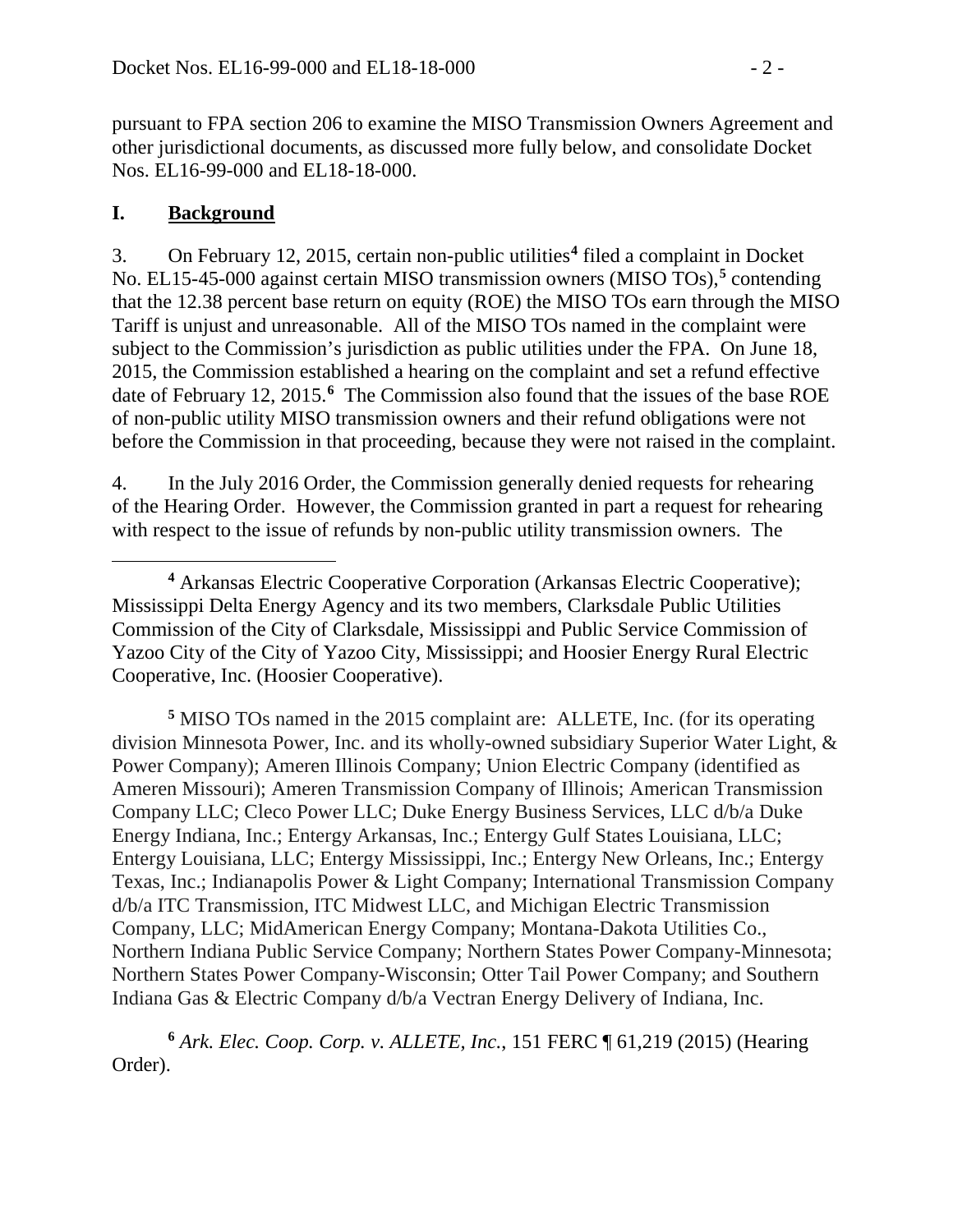Commission stated that, while it does not have refund authority over non-public utilities, **[7](#page-2-0)** when a Regional Transmission Organization (RTO) has proposed under FPA section 205**[8](#page-2-1)** to include a non-public utility transmission owner's transmission revenue requirement in its tariff, the Commission has conditioned implementation of the proposal, pending completion of the proceeding, upon that non-public utility transmission owner's agreement to make refunds if the rate, as filed, is later found to be not just and reasonable. However, the Commission stated that until recently, the Commission has only required such a refund commitment in the specific FPA section 205 proceeding where the RTO has proposed to include the non-public utility transmission owner's transmission revenue requirement in the RTO's jurisdictional tariff. Thus, the refund commitment has not extended to future FPA section 205 and 206 proceedings where the justness and reasonableness of the RTO's tariff and rates are at issue. The Commission stated that, to reduce this regulatory gap in MISO, the Commission has conditioned approval of FPA section 205 tariff filings by MISO and non-public utility transmission owners to add an RTO adder to their base ROEs on commitments by the non-public utility transmission owners to provide refunds in any proceeding resulting in a new base ROE for MISO TOs, including this Complaint proceeding.**[9](#page-2-2)**

5. However, the Commission stated that despite these decisions:

It is still of concern that the refund commitments provided by the nonpublic utility transmission owners thus far do not apply to the full range of situations in which they may receive revenue associated with service provided due to their status as transmission-owning [RTO] members based on RTO rates, terms or conditions that are found to be unjust and unreasonable, in the same manner that public utility transmission owners could be required to provide refunds of such revenues under FPA sections 205 or 206.**[10](#page-2-3)**

6. Therefore, the Commission instituted an FPA section 206 proceeding, established paper hearing procedures, and noted that MISO might address the Commission's concerns by revising the MISO Tariff to require a prospective refund commitment from non-public utility transmission owners for all manner of refunds that may be ordered in

<span id="page-2-2"></span><span id="page-2-1"></span><span id="page-2-0"></span>**<sup>7</sup>** *Id.* P 42 (citing *Bonneville Power Admin. v. Fed. Energy Reg. Comm'n*, 422 F.3d 908, 911 (9th Cir. 2005) (*Bonneville*)).

**<sup>8</sup>** 16 U.S.C. § 824d (2012).

**<sup>9</sup>** July 2016 Order, 156 FERC ¶ 61,061 at P 44.

<span id="page-2-3"></span>**<sup>10</sup>** *Id.* P 45.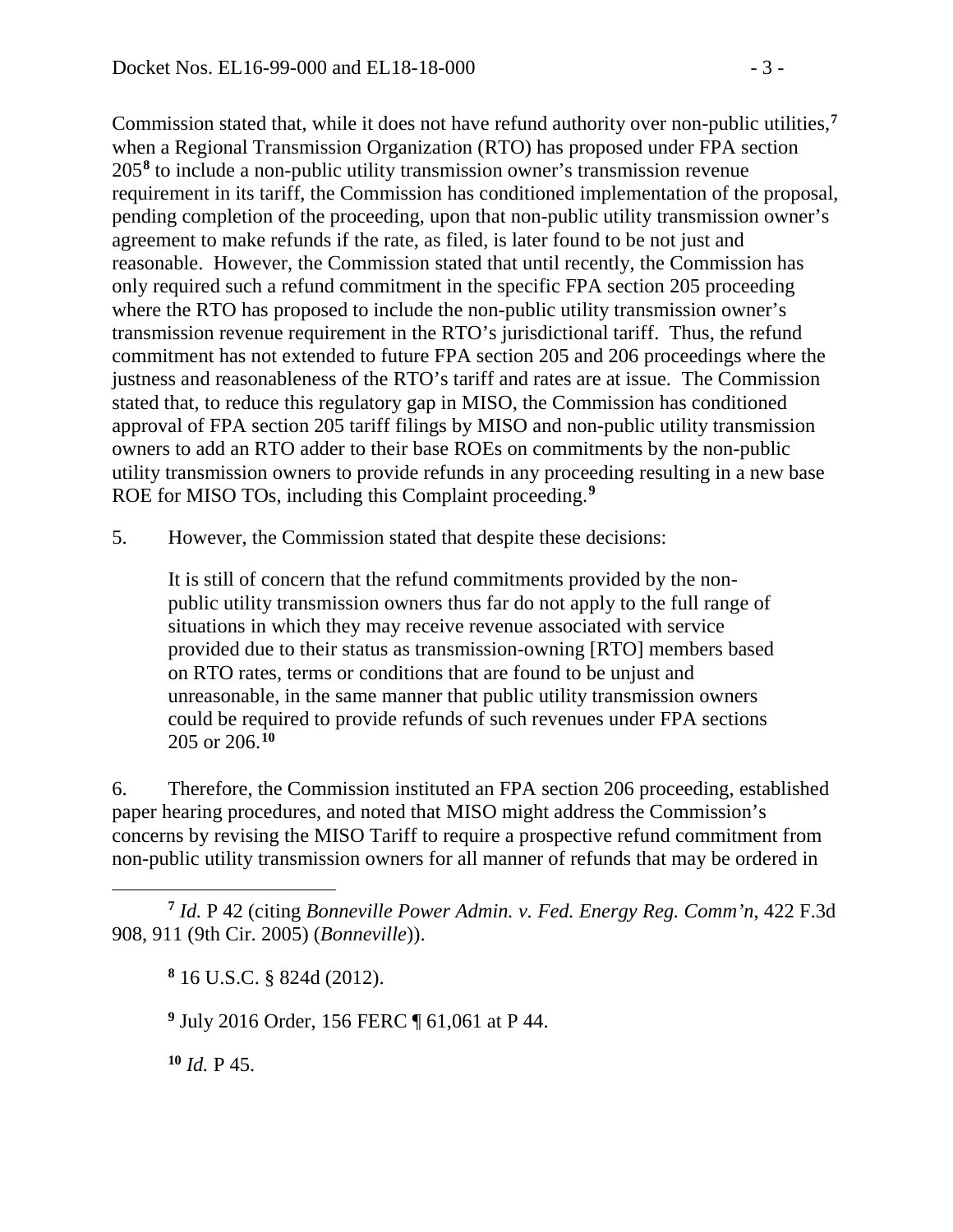FPA section 205 and 206 proceedings related to revenues that they may receive associated with service provided due to their status as transmission-owning RTO members.<sup>[11](#page-3-0)</sup> The Commission stated that, if a non-public utility transmission owner chooses not to make such a refund commitment under the tariff revisions, then MISO would remove the non-public utility transmission owner's transmission revenue requirement from the MISO Tariff as of a prospective date determined by the Commission.**[12](#page-3-1)**

### **II. Notice and Responsive Pleadings**

7. On July 28, 2016, notice of the institution of an FPA section 206 proceeding to investigate the justness and reasonableness of MISO's Tariff was published in the *Federal Register*, 81 Fed. Reg. 49,637 (2016). The notice indicated that the refund effective date will be the date of publication of the notice in the *Federal Register*.

8. Timely motions to intervene were filed by: National Rural Electric Cooperative Association (NRECA), American Transmission Company, LLC, Entergy Services, Inc., Arkansas Electric Cooperative Corporation, MISO TOs, South Mississippi Electric Power Association, Prairie Power, Inc., Midcontinent MCN LLC, Basin Electric Power Cooperative, Central Power Electric Cooperative, Inc., Great River Energy, MISO, Dairyland Power Cooperative (Dairyland), American Public Power Association (APPA), Coalition of MISO Transmission Customers (CMTC), Missouri Public Service Commission, American Municipal Power, Inc., Western Farmers Electric Cooperative, the NRG Companies, East Texas Electric Cooperative, Inc., Western Area Power Administration, Nebraska Public Power District, Minnkota Power Cooperative, Inc., Midwest TDUs, **[13](#page-3-2)** Muscatine Power & Water, East Kentucky Power Cooperative, Inc., Hoosier Energy Rural Electric Cooperative, Inc. (Hoosier), and Southern Illinois Power Cooperative (Southern Illinois). Timely notices of intervention were filed by the Organization of MISO States and Arkansas Public Service Commission. Out-of-time interventions were filed by the Council of the City of New Orleans and Missouri River Energy Services.

**<sup>11</sup>** *Id.* P 47.

**<sup>12</sup>** *Id.*

<span id="page-3-0"></span> $\overline{a}$ 

<span id="page-3-2"></span><span id="page-3-1"></span>**<sup>13</sup>** Midwest TDUs includes: Missouri Joint Municipal Electric Utility Commission, Southern Minnesota Municipal Power Agency, Midwest Municipal Transmission Group, Missouri River Energy Services, Municipal Energy Agency of Nebraska, and WPPI Energy (WPPI).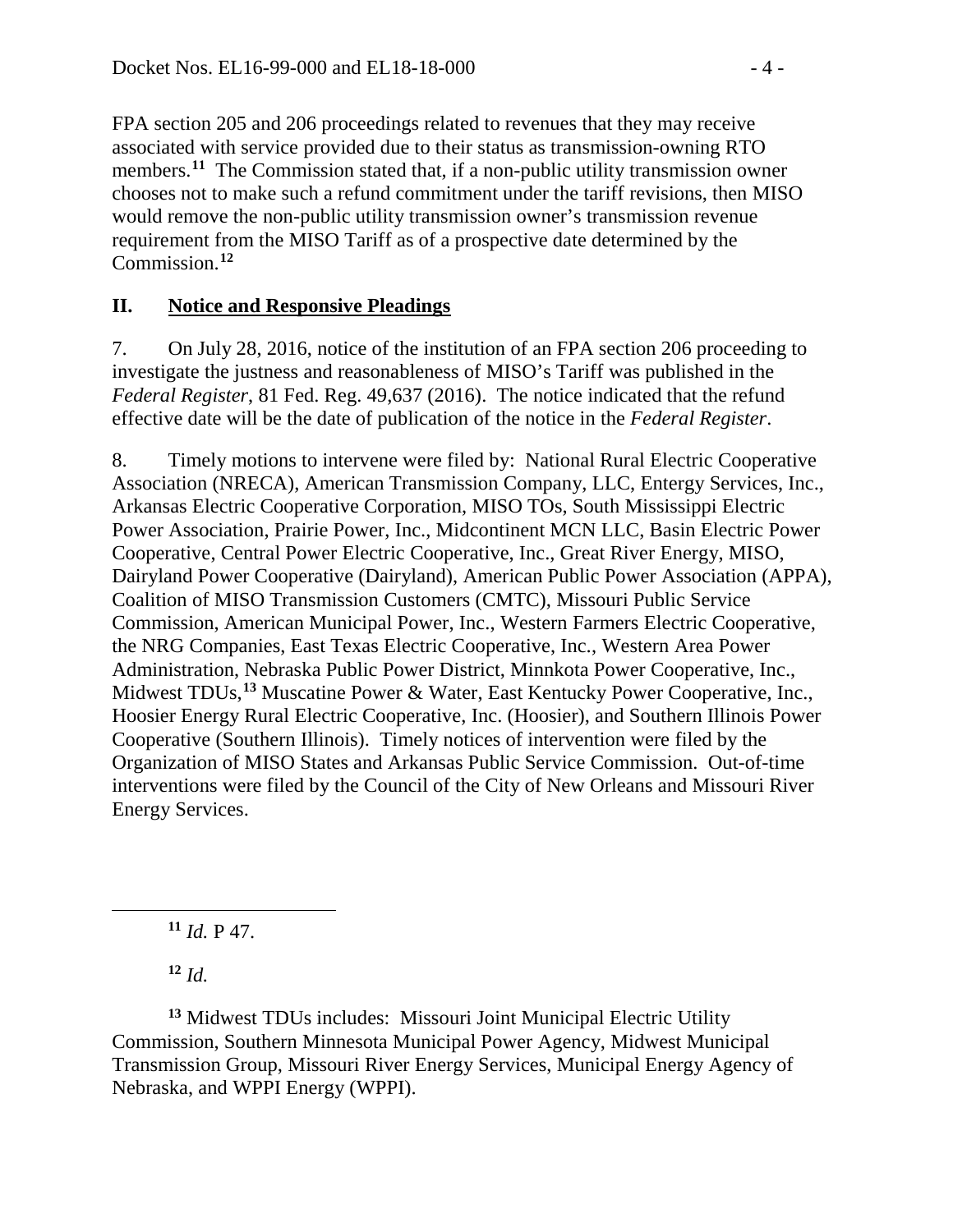9. Timely initial briefs were filed by Dairyland, APPA, CMTC, MISO TOs, NRECA, MISO, and Hoosier and Southern Illinois. Timely reply briefs were filed by Dairyland, MISO TOs, Hoosier and Southern Illinois, WPPI, and NRECA.

### **III. Discussion**

## **A. Procedural Matters**

10. Pursuant to Rule 214 of the Commission's Rules of Practice and Procedure, 18 C.F.R. § 385.214 (2017), the timely, unopposed motions to intervene and notices of intervention serve to make the entities that filed them parties to this proceeding. Pursuant to Rule 214(d) of the Commission's Rules of Practice and Procedure, 18 C.F.R. § 385.214(d) (2017), we will grant the late-filed motions to intervene, given the filers' interest in the proceedings and the absence of undue prejudice or delay.

## **B. Substantive Matters**

# **1. Commission Refund Authority**

# **a. Initial Briefs**

11. Dairyland argues that the FPA section 201(f) prohibits the Commission from ordering non-public utilities to make refunds and that the July 2016 Order implies that a non-public utility that joins an RTO either waives FPA section 201(f) or that that section no longer applies.**[14](#page-4-0)** Dairyland argues that abiding by the July 2016 Order would unlawfully require refunds and be inconsistent with *Bonneville Power Administration v. Federal Energy Regulatory Commission* and *Transmission Agency of Northern California v. Federal Energy Regulatory Commission.* **[15](#page-4-1)** While Dairyland recognizes the concerns expressed in the July 2016 Order, it argues that expanding the refund requirement is neither necessary nor lawful.**[16](#page-4-2)**

12. NRECA asserts that the Commission must acknowledge that non-public utilities lie outside the Commission's FPA ratemaking and refund authority, and the Commission's actions here must not be seen as an invitation to revisit established

<span id="page-4-2"></span><span id="page-4-1"></span><span id="page-4-0"></span>**<sup>15</sup>** *Id.* at 6 (*Bonneville*, 422 F.3d 908 (9th Cir. 2005); *Transmission Agency of N. Cal. v. Fed. Energy Reg. Comm'n*, 495 F.3d 663 (D.C. Cir. 2007) (*TANC*)).

**<sup>16</sup>** *Id.* at 7.

**<sup>14</sup>** Dairyland Initial Brief at 2-3.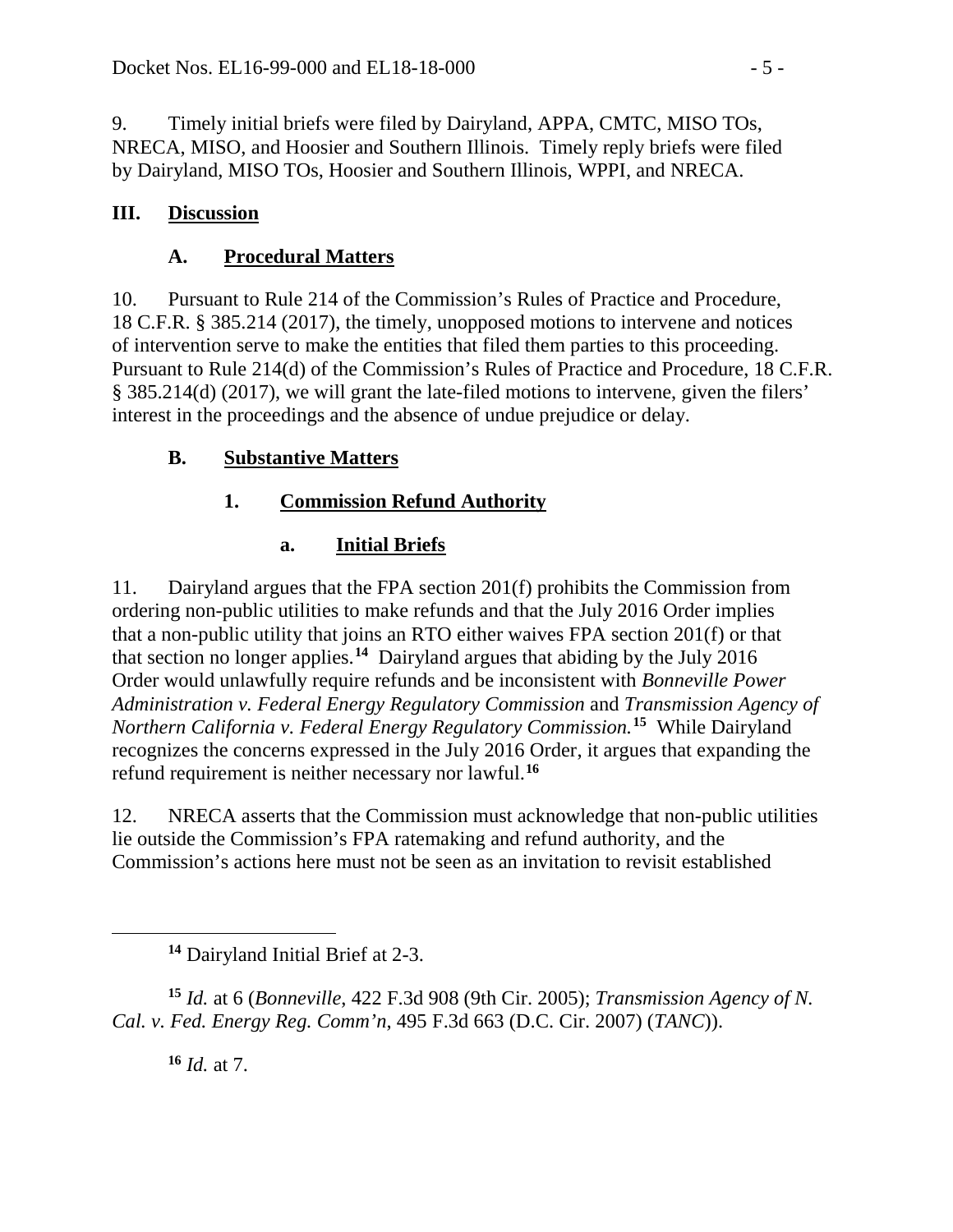precedent.**[17](#page-5-0)** NRECA states that the participation by non-public utilities in Commissionjurisdictional markets does not provide the Commission with refund authority over nonpublic utilities, and non-public utilities cannot volunteer to be subject to Commission refund authority.**[18](#page-5-1)** NRECA and APPA thus contend that the Commission does not have the authority "to order refunds from" non-public utility transmission owners, which it argues, the Commission did in the July 2016 Order. **[19](#page-5-2)** NRECA argues that "it cannot be deemed unjust and/or unreasonable for the Commission not to do something which it is statutorily barred from doing."**[20](#page-5-3)** Further, it argues that "there can be no undue discrimination because non-public utilities are not similarly situated with public utilities for purposes of [the Commission's] refund authority."**[21](#page-5-4)** NRECA argues that, even if the Commission determines that the MISO Tariff is unjust, unreasonable, unduly discriminatory, or preferential without a refund commitment, it should not reopen debate on fundamental jurisdictional issues.**[22](#page-5-5)**

13. NRECA asserts that if the Commission does not change its positions from the July 2016 Order, it must proceed similar to the Order No. 888 reciprocity provision by acknowledging its inability to require refunds and providing that the refund commitment is a condition precedent to non-public utility transmission owners recovering revenues through the MISO tariff "associated with service provided due to their status as transmission-owning RTO members."**[23](#page-5-6)**

14. APPA concedes that the Commission may review a public power utility's transmission revenue requirement if it is included in an RTO's rates, but states that any

**<sup>18</sup>** *Id.* at 10.

<span id="page-5-0"></span> $\overline{a}$ 

<span id="page-5-4"></span><span id="page-5-3"></span><span id="page-5-2"></span><span id="page-5-1"></span>**<sup>19</sup>** *Id.* at 10-11; APPA Initial Brief at 2 (citing *TANC*, 495 F.3d 663, 676 (D.C. Cir. 2007).

**<sup>20</sup>** NRECA Initial Brief at 11.

**<sup>21</sup>** *Id.*

<span id="page-5-5"></span>**<sup>22</sup>** *Id.*

<span id="page-5-6"></span>**<sup>23</sup>** *Id.* at 12.

**<sup>17</sup>** NRECA Initial Brief at 9.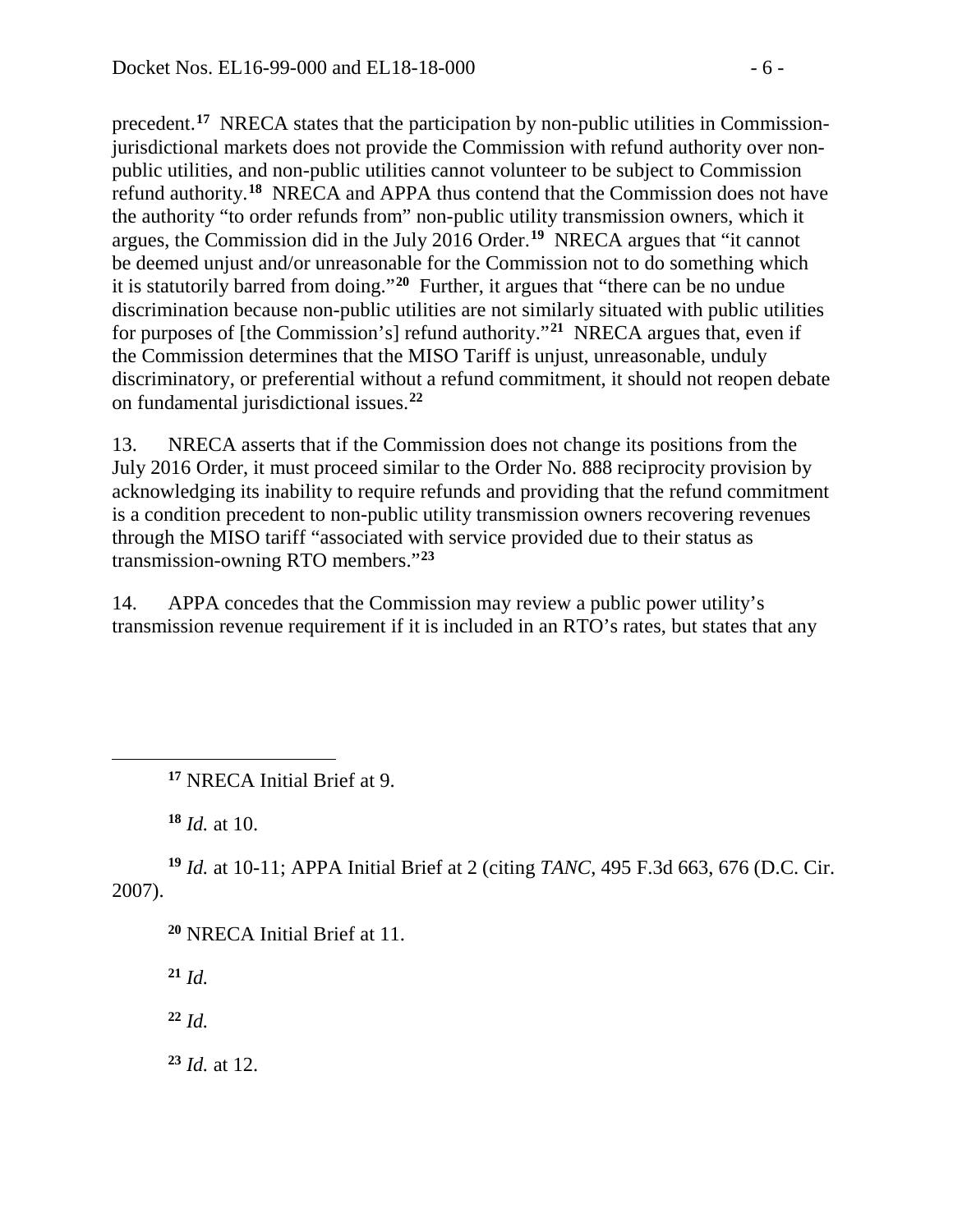revision of MISO's tariff arrangements should respect the "established limitations on the Commission's authority."**[24](#page-6-0)**

15. MISO argues that the Commission's FPA rate jurisdiction only applies to public utilities and states that judicial precedent indicates that the Commission has no refund authority over non-public utilities.**[25](#page-6-1)** Furthermore, MISO and APPA argue that the Commission cannot indirectly mandate a refund obligation when it cannot do so directly.<sup>[26](#page-6-2)</sup> For this reason, MISO has concerns that amending only the Tariff to provide for the desired refund commitment language could expose it to litigation and claims that it "serves as a conduit" for indirect Commission regulation of non-jurisdictional entities.**[27](#page-6-3)** However, MISO notes that the Transmission Owners Agreement is a contract governed by Delaware law and thus enforceable in a court of law, regardless of the jurisdictional status of its signatories. MISO states that several federal courts have indicated that a refund commitment in a membership agreement would be enforceable against non-jurisdictional members as a matter of law.**[28](#page-6-4)**

16. CMTC argues that the Commission maintains authority under FPA sections 206 and 309 to take actions necessary to provide refunds and make entities whole if a rate is found to be unjust, unreasonable, or unduly discriminatory. It argues that the Commission may use this authority to condition the effectiveness of non-public utility transmission owner rate filings and issue orders to provide the Commission with clearer authority to issue refunds when the Commission determines that customers receiving service from transmission owners paid unjust and unreasonable rates.**[29](#page-6-5)**

**<sup>24</sup>** APPA Initial Brief at 2.

**<sup>25</sup>** MISO Initial Brief at 10.

<span id="page-6-2"></span><span id="page-6-1"></span>**<sup>26</sup>** *Id.* (citing *Altamont Gas Transmission Co. v. Fed. Energy Reg. Comm'n*, 92 F.3d 1239 (D.C. Cir. 1996) (*Altamont*), *cert. denied sub nom*., *Indicated Expansion Shippers v. Fed. Energy Reg. Comm'n*, 520 U.S. 1204 (1997)); APPA Initial Brief at 2 (citing *Richmond Power & Light v. Fed. Energy Reg. Comm'n*, 574 F.2d 610,620 (D.C. Cir. 1978) (*Richmond Power*)).

<span id="page-6-3"></span>**<sup>27</sup>** MISO Initial Brief at 10.

<span id="page-6-4"></span>**<sup>28</sup>** *Id.*

<span id="page-6-0"></span> $\overline{a}$ 

<span id="page-6-5"></span>**<sup>29</sup>** CMTC Initial Brief at 6.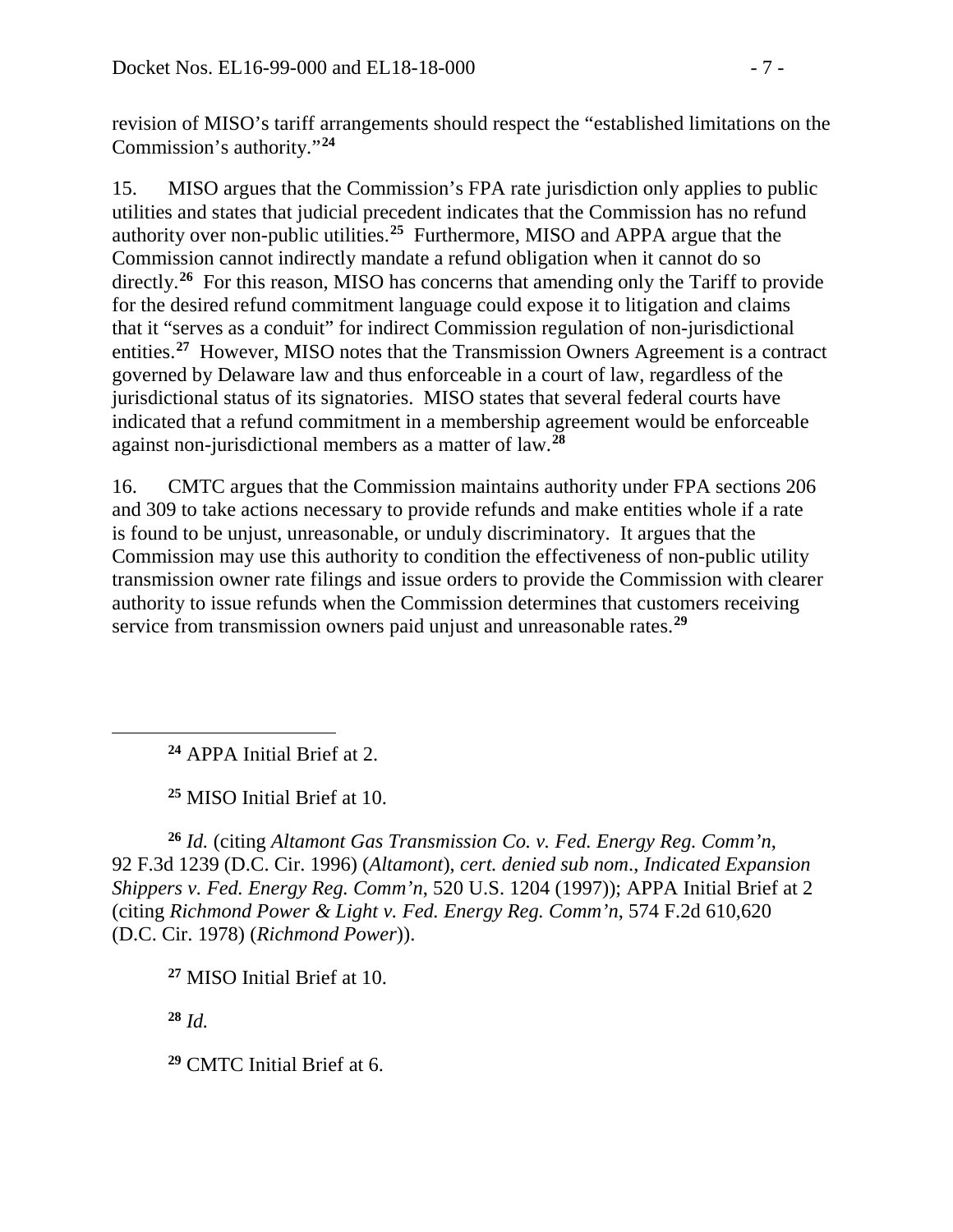#### **b. Reply Briefs**

17. In response to Dairyland, MISO TOs argue that the Commission's inability to order non-public utility transmission owners to provide refunds "can only be bridged by including a refund obligation in the Tariff or MISO governing documents."**[30](#page-7-0)** Additionally, MISO TOs argue that Dairyland fails to appreciate that RTO membership is voluntary and that courts have recognized that the Commission may condition its approval of a non-public utility joining an RTO upon that entity agreeing to perform a particular activity.**[31](#page-7-1)**

18. NRECA and Dairyland reiterate that Congress has prohibited the Commission from ordering non-public utilities to make refunds. **[32](#page-7-2)** Dairyland further states that the Commission may not indirectly order non-public utilities to make refunds indirectly if it cannot do so directly.**[33](#page-7-3)** For these reasons, Dairyland asks the Commission to decline to order the refund commitment described in the July 2016 Order.

#### **c. Commission Determination**

19. The FPA requires the Commission to assure that the jurisdictional rates charged by RTOs, such as MISO, are just and reasonable.**[34](#page-7-4)** When a non-public utility becomes a participating transmission owner in an RTO, its transmission revenue requirement becomes a component of the RTO's jurisdictional rate.**[35](#page-7-5)** Accordingly, the D.C. Circuit has held that the Commission has jurisdiction under the FPA to "analyze and consider the rates of [non-public] utilities to the extent that those rates affect jurisdictional

**<sup>30</sup>** MISO TOs Reply Brief at 7.

<span id="page-7-0"></span> $\overline{a}$ 

<span id="page-7-2"></span><span id="page-7-1"></span>**<sup>31</sup>** *Id.* at 7-8 (citing *Xcel Energy Servs. v. Fed. Energy Reg. Comm'n*, 815 F.3d 947, 950 (D.C. Cir. 2016) (*Xcel*)).

**<sup>32</sup>** NRECA Reply Brief at 3-5; Dairyland Reply Brief at 1-3.

**<sup>33</sup>** *Id.* (citing *Richmond Power*, 574 F.2d at 620; *Altamont*, 92 F.3d at 1248).

<span id="page-7-4"></span><span id="page-7-3"></span>**<sup>34</sup>** *Pac. Gas & Elec. Co. v. Fed. Energy Reg. Comm'n*, 306 F.3d 1112, 1114 (D.C. Cir. 2002) (*PG&E*).

<span id="page-7-5"></span>**<sup>35</sup>** *TANC*, 495 F.3d at 671-72 (finding that once a municipality becomes a participating transmission owner, its transmission revenue requirement becomes a component of the rate design under which an RTO operates).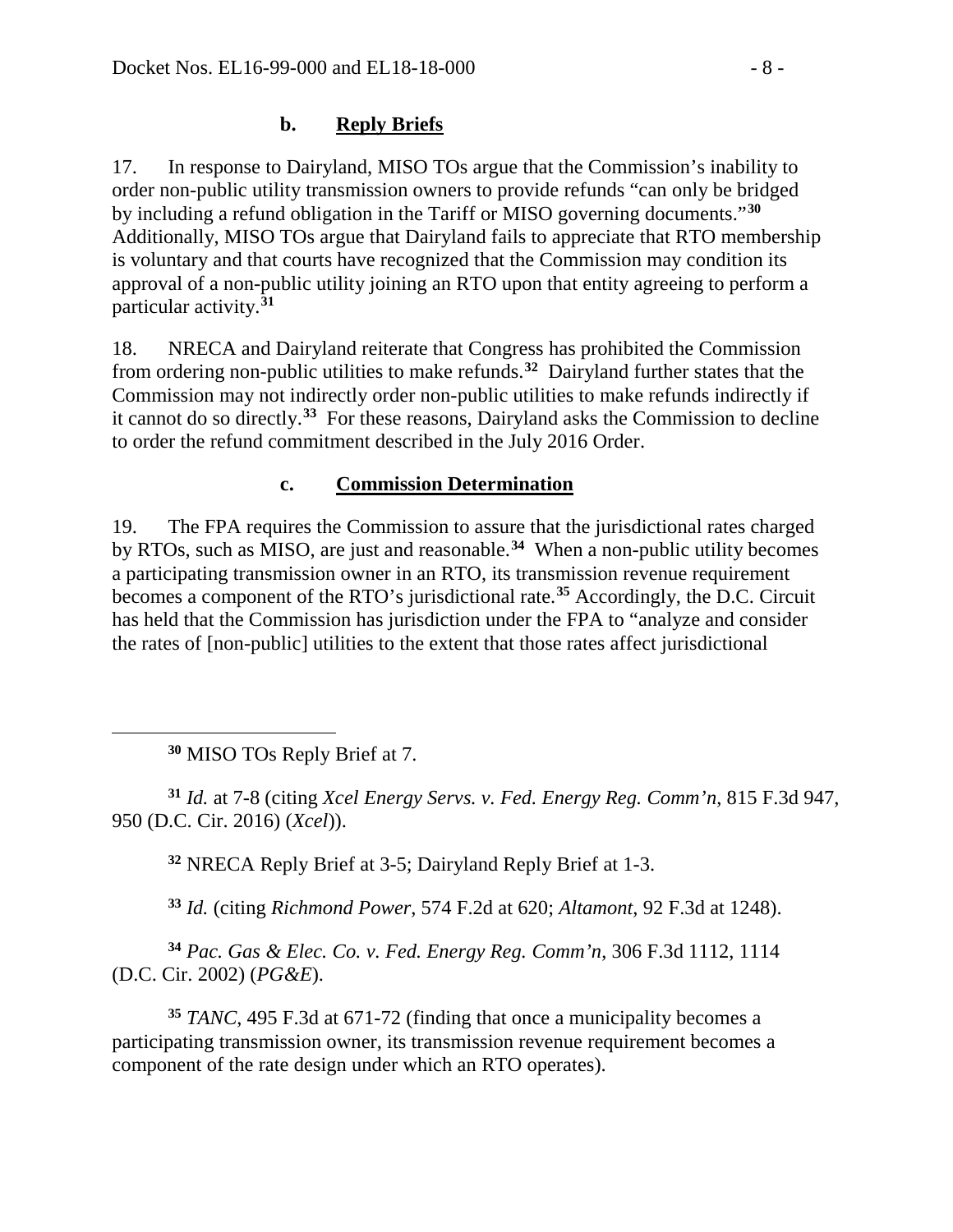transactions" through their inclusion in the RTO's rates. **[36](#page-8-0)** The Commission reviews such non-public utility rates under the statutory just and reasonable standard.**[37](#page-8-1)** The reason for applying this standard is that "it is impossible to ensure that [an RTO's] rates are just and reasonable without reviewing [a member non-public utility transmission owner's] rates under the same standard."**[38](#page-8-2)**

20. However, as the Commission acknowledged in the July 2016 Order, the Commission's rate jurisdiction under FPA section 205 and its refund jurisdiction under FPA section 206 "expressly apply only to public utilities."**[39](#page-8-3)** Thus, the Commission does not "have refund authority over . . . governmental entities and non-public utilities."**[40](#page-8-4)**

21. In fact, the Commission's established policy acknowledges the limits of the Commission's authority. Pursuant to this policy, when an RTO proposes to include a non-public utility's revenue requirement in the RTO's rates, the RTO may not implement that proposal unless the non-public utility makes a voluntary commitment to make refunds if the rate, as filed, is later found to be not just and reasonable. In *Xcel Energy Services, Inc. v. Federal Energy Regulatory Commission*, the D.C. Circuit acknowledged the Commission's policy in this regard and held that the Commission erred by failing to adhere to its policy and by not providing full retroactive relief to remedy this error.**[41](#page-8-5)**

22. The July 2016 Order and the Commission's policy with regard to non-public utility RTO transmission owners do not extend the limits of the Commission's authority or provide the Commission with the ability to order non-public utility transmission owners to provide refunds. To this point, we note that, in *TANC*, the D.C Circuit held that a non-public utility's voluntary contractual commitment to make refunds does not authorize the Commission to issue an order requiring the non-public utility to make refunds.**[42](#page-8-6)** Nor does the Commission have authority to enforce the contract. However, as

**<sup>36</sup>** *PG&E*, 306 F.3d at 1114; *TANC*, 495 F.3d at 667.

**<sup>37</sup>** *TANC*, 495 F.3d at 671-72.

**<sup>38</sup>** *Id.* at 672.

<span id="page-8-2"></span><span id="page-8-1"></span><span id="page-8-0"></span> $\overline{a}$ 

**<sup>39</sup>** *Bonneville*, 422 F.3d at 911; *see also TANC*, 495 F.3d at 673.

**<sup>40</sup>** *Bonneville*, 422 F.3d at 911.

<span id="page-8-6"></span><span id="page-8-5"></span><span id="page-8-4"></span><span id="page-8-3"></span>**<sup>41</sup>** *See Xcel*, 815 F.3d 947 at 950 (citing, *inter alia*, *Lively Grove Energy Partners, LLC*, 140 FERC ¶ 61,252, at P 47 & n.59 (2012)).

**<sup>42</sup>** *TANC*, 495 F.3d at 675.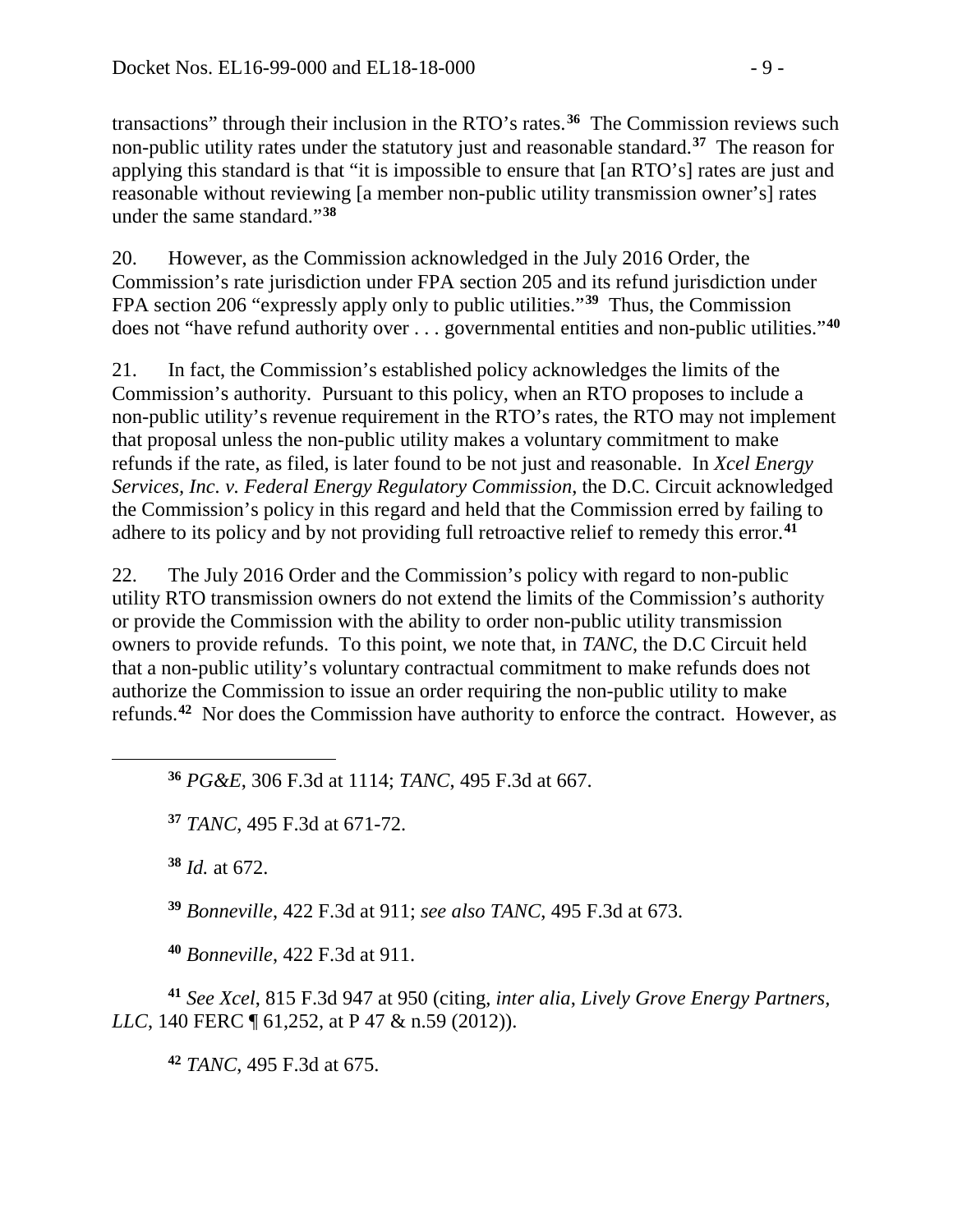the Eighth Circuit held in *Alliant Energy v. Nebraska Public Power District*, a court can enforce such a contractual agreement.**[43](#page-9-0)** For these reasons, we clarify that the refund commitment described in the July 2016 Order and here must be a contractual commitment that is enforceable by the court, not the Commission.

23. MISO, APPA, and Dairyland have suggested that the refund commitment requirement sought by the July 2016 Order is an attempt by the Commission to achieve indirectly what it cannot do directly. In support of this argument, they cite *Richmond Power*, and *Altamont*. However, the situation at hand is distinguishable from the circumstances underlying those cases.

24. *Richmond Power* involved electricity transfers during the 1970s oil embargo whereby heavily oil-dependent utilities sought electricity from regions with excess nonoil-fired capacity. The Federal Power Commission approved rate schedules for a "series of transfers" with rate structures resembling "those frequently employed for short-term power, including recovery of the replacement cost of fuel, incremental operating costs . . . and a pro rata share of fixed costs."**[44](#page-9-1)** Richmond Power and Light Company objected to the proposed rates, and the Commission instituted a rulemaking proceeding in which Richmond Power and Light Company further complained that the Commission erred by rejecting a "a single joint rate for a transmission crossing two or more systems as opposed to individual rates for each utility or power pool involved in the transaction."**[45](#page-9-2)** Richmond Power and Light Company acknowledged that establishment of such a rate "would be feasible only if the Commission could order all intervening utilities to wheel electricity."**[46](#page-9-3)** The court explained, however, that Congress did not provide the Commission with the authority to mandate wheeling. It was in this context that the court explained that the Commission could not indirectly require wheeling by rejecting proposals that did not mandate wheeling.**[47](#page-9-4)**

25. The situation here is distinguishable because in *Richmond Power*, the court focused on the Commission's ability to reject rates that were otherwise just and reasonable to accomplish something that Congress did not authorize the Commission

**<sup>44</sup>** *Richmond Power*, 574 F.2d at 613

**<sup>45</sup>** *Id.* at 614.

<span id="page-9-2"></span><span id="page-9-1"></span><span id="page-9-0"></span> $\overline{a}$ 

<span id="page-9-3"></span>**<sup>46</sup>** *Id.* at 619.

<span id="page-9-4"></span>**<sup>47</sup>** *Id.* at 620.

**<sup>43</sup>** 347 F.3d 1046, 1050 (8th Cir. 2003).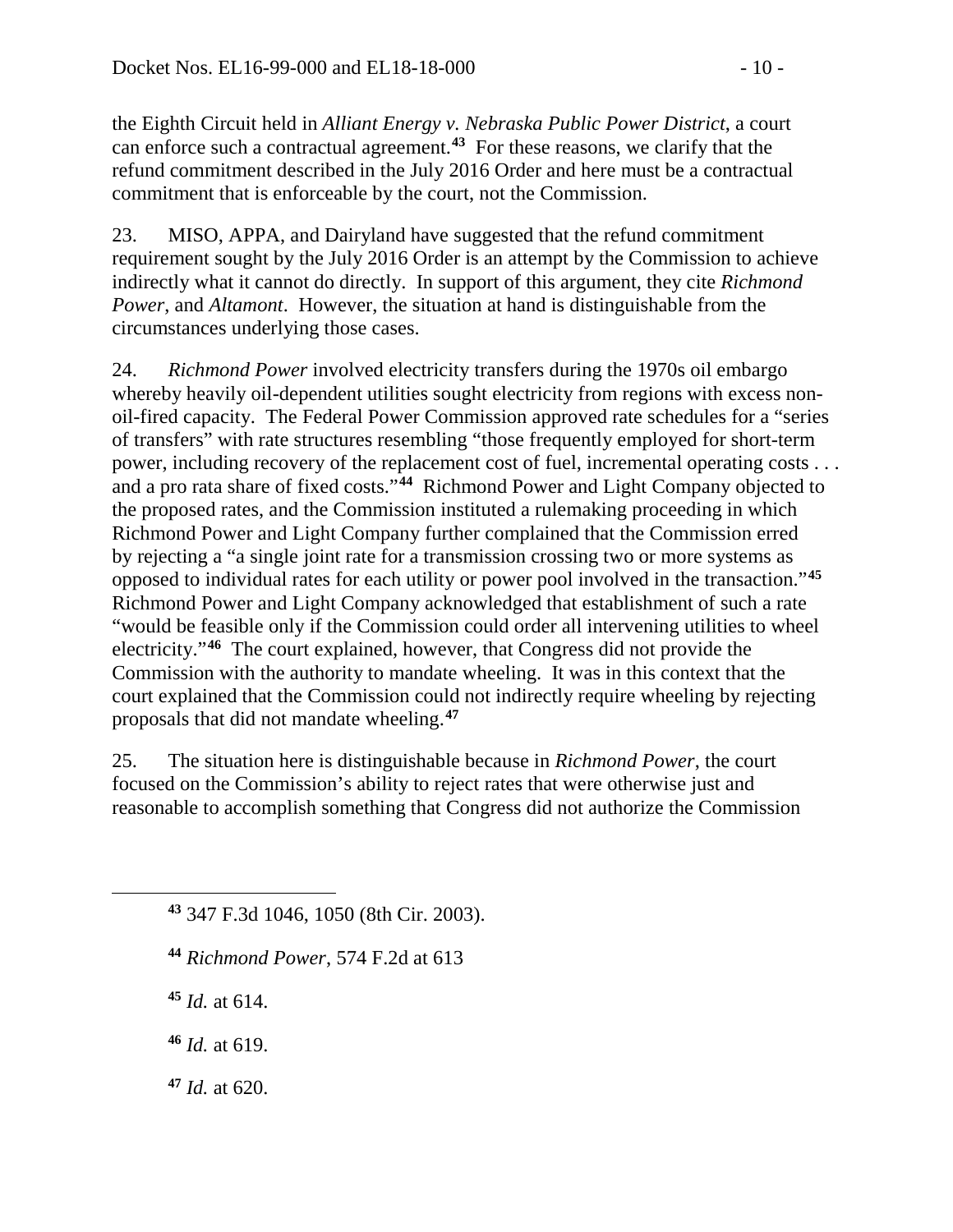to do.**[48](#page-10-0)** Conversely, the issue here involves rates that, without the establishment of a refund commitment, would be unjust and unreasonable. In the July 2016 Order, the Commission proposed to require non-public utilities to commit to provide refunds in situations where the Commission finds the inclusion of their revenue requirement in MISO's jurisdictional rates has caused some aspect of MISO's jurisdictional rates to be unjust and unreasonable. Just as it would be unjust and unreasonable for a MISO member to continue to collect an unjust and unreasonable rate, it would be unjust and unreasonable for a non-public utility MISO member to take advantage of the limitations of the FPA to avoid having to pay refunds for past collections of unjust and unreasonable rates. For this reason, it is appropriate for MISO to require refund commitments by nonpublic utility transmission owners consistent with the July 2016 Order. **[49](#page-10-1)**

26. The present case is also distinguishable from the circumstances underlying *Altamont*, where the D.C. Circuit found that the Commission exceeded its jurisdiction under the Natural Gas Act by conditioning the issuance of a certificate to an interstate pipeline on that pipeline lowering its authorized return on equity until the pipeline's interconnecting intrastate affiliate removed certain anti-competitive provisions from its intrastate rates. The court in *Altamont* stated that the Commission's action was intended to influence "rate policies approved or required by the [state commission]" that are wholly "within the jurisdiction of the [state commission]."**[50](#page-10-2)** Characterizing the Commission's action there, the court stated that, "recognizing that it could not lawfully regulate [an intrastate pipeline's] rates, the Commission moved indirectly but frankly to 'induc[e] a change to a policy beyond [its] jurisdictional purview.'"**[51](#page-10-3)** The court pronounced that "the Commission ordinarily has the authority to consider a matter beyond its jurisdiction if the matter affects jurisdictional sales—at least if there would

<span id="page-10-2"></span><span id="page-10-1"></span>**<sup>49</sup>** *See San Diego Gas & Elec. Co. v. Sellers of Energy and Ancillary Servs.*, 93 FERC ¶ 61,294, at PP 62,010-62,011 (2003) ("the Commission may place conditions on its approval of rates where outright approval would not yield just and reasonable results").

<span id="page-10-3"></span>**<sup>51</sup>** *Id.*

<span id="page-10-0"></span>**<sup>48</sup>** *Id.*; *see also Nat'l Fuel Gas Supply Corp. v. Fed. Energy Reg. Comm'n*, 909 F.2d 1519, 1522 (D.C. Cir. 1990) ("The Commission may not . . . when it lacks the power to promote the public interest directly, do so indirectly by attaching a condition to a certificate that is in, unconditional form, already in the public convenience and necessity").

**<sup>50</sup>** *Altamont*, 92 F.3d 1239 at 1246.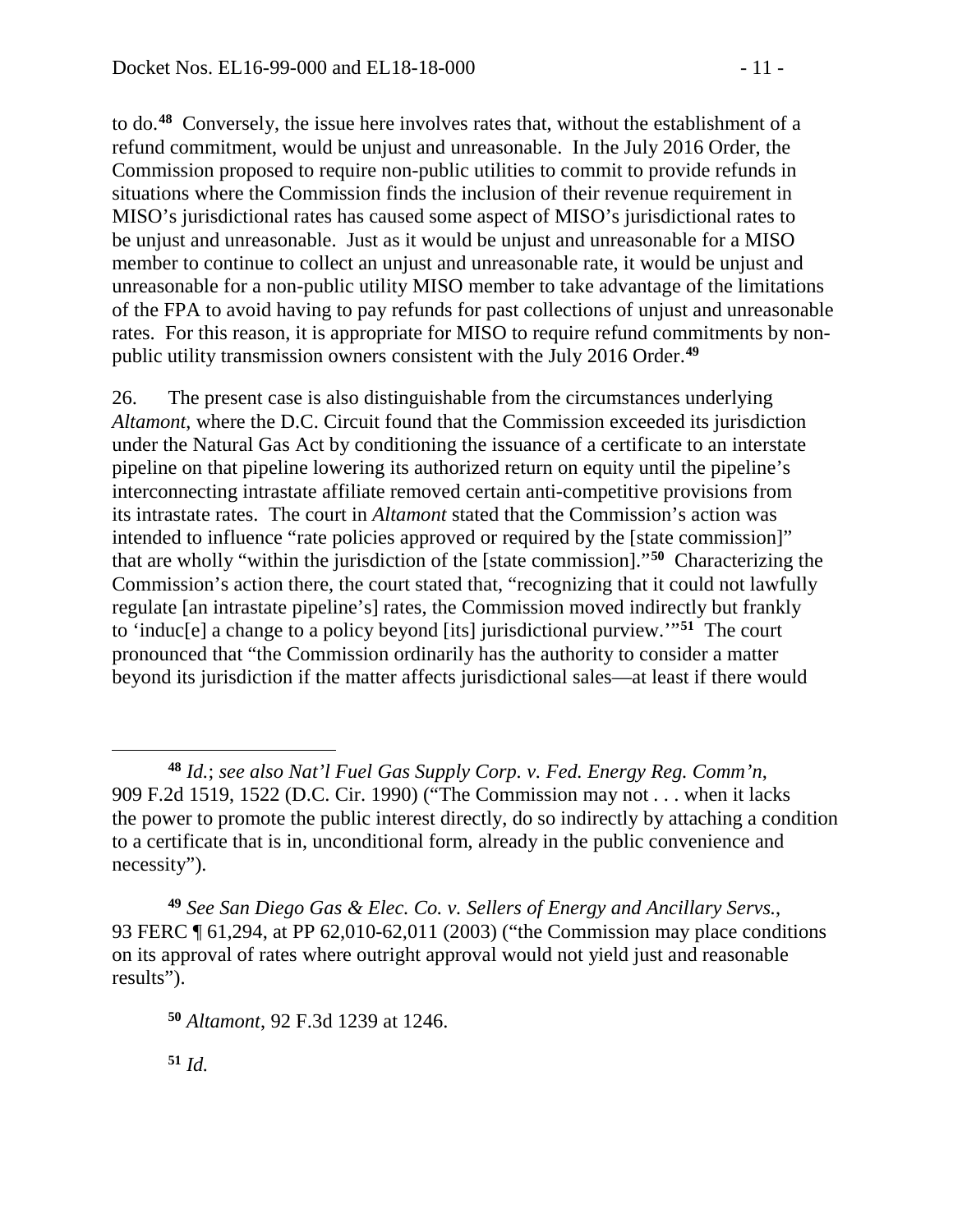otherwise be a regulatory gap—here there is no such gap."**[52](#page-11-0)** The court further pronounced that the Commission was "attempting to . . . intercede in a matter the Congress has reserved to the state."**[53](#page-11-1)**

27. The situation here is distinguishable from that in *Altamont* in multiple respects. First, the Commission will not be enforcing any refund commitment to be included in MISO's Tariff and governing documents; any contractual refund commitment would be enforced in a court of law. Second, here the Commission's exclusive objective is to include new refund commitments related to non-public utility rates recovered through MISO's Tariff, a document that falls within the Commission's FPA jurisdiction and for which the Commission must ensure just and reasonable rates, terms, and conditions. Third, unlike the situation in *Altamont*, the lack of refund commitments for non-public utilities that have collected or will collect unjust and unreasonable rates clearly affects jurisdictional services. Fourth, non-public utilities would only be subject to refund commitments to the extent that they wish to remain or become MISO transmission owners.

28. The proposal as laid out in the July 2016 Order gives non-public utility transmission owners the choice to leave MISO if MISO membership is no longer financially advantageous. The Commission is, however, under no obligation to permit non-public utilities that choose to become members of MISO and to recover revenues through the MISO Tariff to collect unjust and unreasonable rates through an RTO's jurisdictional tariff without any consequence. We acknowledge, as NRECA requests and as discussed above, that we lack the statutory authority to order non-public utility transmission owners to make refunds. Instead, the refund commitment would serve as a condition precedent for non-public utility transmission owners to recover revenues through the MISO Tariff associated with service provided due to their status as transmission-owning RTO members and based on a choice they made to become members and to recover revenues through the MISO Tariff.

29. For these reasons, we disagree with parties that characterize the requirements of the July 2016 Order as an attempt to extend the Commission's FPA authority.

<span id="page-11-0"></span>**<sup>52</sup>** *Id.* at 1248.

<span id="page-11-1"></span>**<sup>53</sup>** *Id.*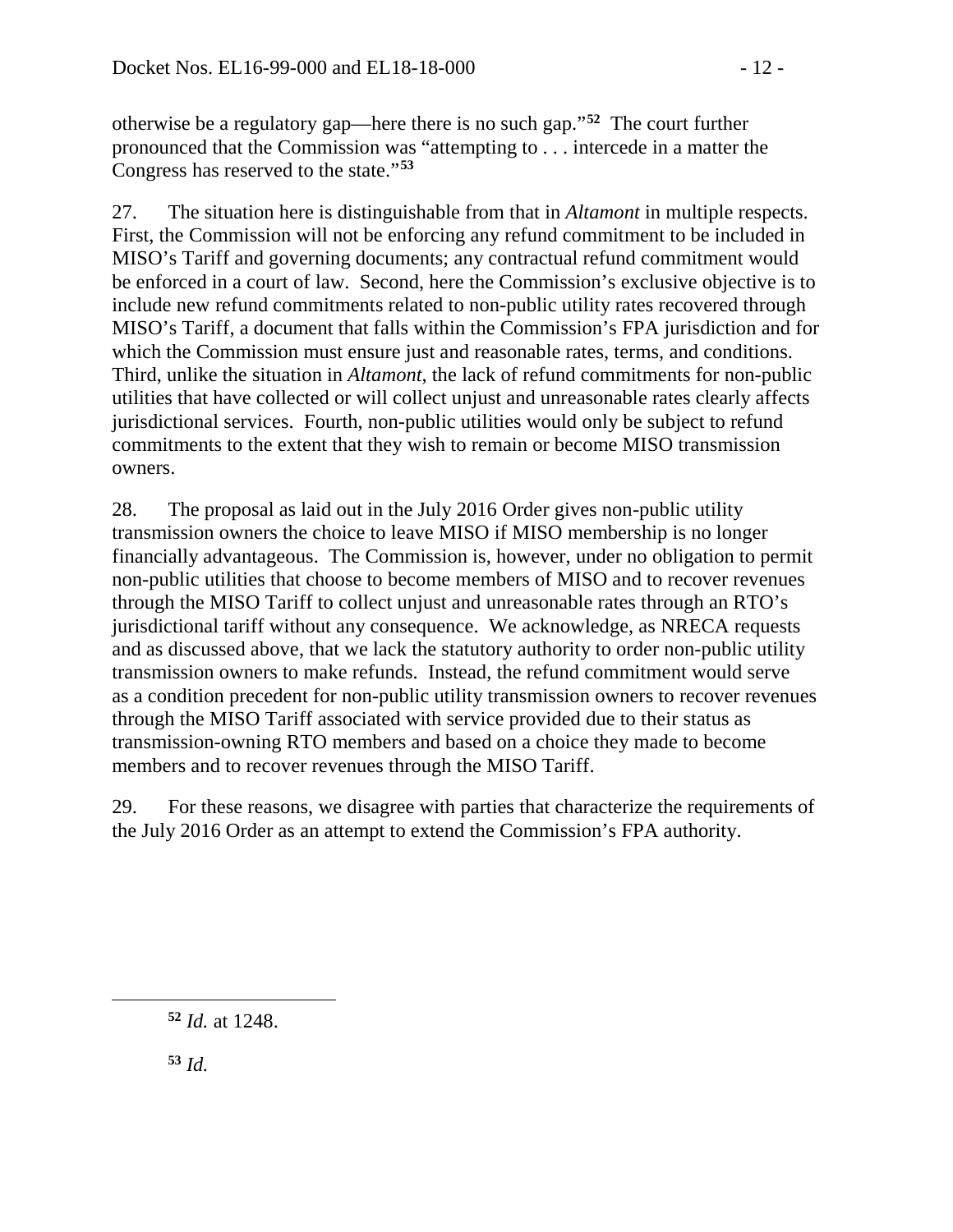### **2. Process**

### **a. Initial Briefs**

30. MISO requests that the Commission establish a flexible process to allow MISO and its transmission owners to develop appropriate revisions and amendments to both the Tariff and the Transmission Owners Agreement in order to fully implement the refund commitment requirement in the July 2016 Order. **[54](#page-12-0)** MISO contends that the Commission's proposal implicates a number of issues, including how to maintain MISO's revenue neutral status and how to implement any removal of a non-public utility's revenue requirements. Accordingly, the Commission should establish a flexible time frame for MISO and the jurisdictional and non-jurisdictional transmission owners to seek a consensual solution through an open process.

31. MISO TOs also contend that the Commission should provide MISO and its transmission owners flexibility to develop a solution that addresses any issues identified by the Commission. They argue that MISO TOs and MISO "are best positioned to develop solutions" to comply with the Tariff and the Transmission Owners Agreement.**[55](#page-12-1)**

32. MISO TOs also argue that the Commission should defer to MISO and its transmission owners to develop a proposal that accounts for MISO's regional characteristics and minimizes any disruption to MISO, its remaining transmission owners, and customers.**[56](#page-12-2)** In support of this request, MISO TOs note that it might be problematic for MISO to continue to provide service using a transmission owner's facilities and otherwise exercise functional control of a transmission owner's facilities if that transmission owner's revenue requirement has been removed from the Tariff.**[57](#page-12-3)**

33. MISO TOs further argue that the MISO Transmission Owners Agreement obligates MISO "to maximize the revenues for MISO Transmission Owners," a requirement that applies both to jurisdictional and non-jurisdictional transmission

**<sup>54</sup>** MISO Initial Brief at 9; *see also* MISO TOs Initial Brief at 9-10.

**<sup>55</sup>** *Id.* at 8.

<span id="page-12-2"></span><span id="page-12-1"></span><span id="page-12-0"></span> $\overline{a}$ 

**<sup>56</sup>** *Id.* at 13.

<span id="page-12-3"></span>**<sup>57</sup>** *Id.* at 12.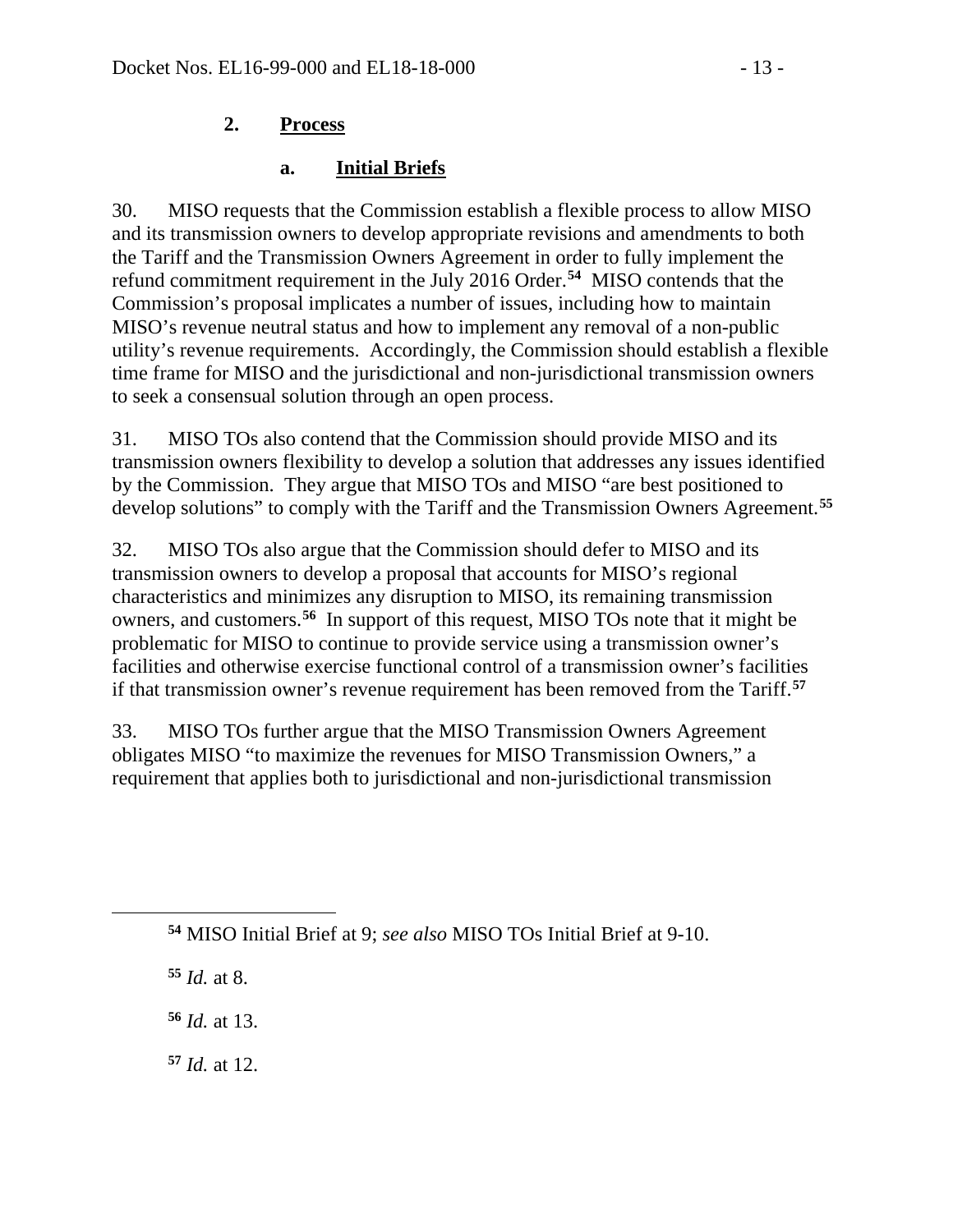owners.**[58](#page-13-0)** MISO TOs argue that it is unclear how MISO can adhere to this obligation if it must remove a transmission owner's revenue requirements.**[59](#page-13-1)**

34. NRECA also argues that the Commission should direct MISO to work with its stakeholders and submit *pro forma* refund commitment language to be included in the appropriate governing documents if the Commission decides to require refund commitments.**[60](#page-13-2)** NRECA contends that the stakeholder process should consider such critical issues as how to implement the refund commitment without affecting the nonpublic utilities' jurisdictional status and what procedures would be used for removal of the revenue requirements of non-public utilities who do not agree to a refund commitment.

35. NRECA cautions the Commission "against threatening the 'progress made in transmission-owning [non-public utilities] becoming members of MISO."**[61](#page-13-3)** NRECA argues that maintaining non-jurisdictional status is critical for non-public utilities deciding whether to join an RTO. For this reason, NRECA states that the Commission must "take care not to cause [non-public utilities] who are already members of RTOs to rethink their decision[sic] to join, or create a significant concern against additional [nonpublic utility] cooperative utilities becoming members of RTOs."**[62](#page-13-4)**

36. Additionally, NRECA argues that the Commission should ensure that its actions do not undermine existing MISO accommodations for non-public utility transmission owners, including provisions in the MISO Transmission Owners Agreement that clarify that provisions regarding FPA section 205 filing rights are not "intended to provide [the Commission] with jurisdiction over Non-Jurisdictional Owners who may rely on MISO to submit filings from them with regard to their individual revenue requirements or rate designs."**[63](#page-13-5)** NRECA states that another concern is the impact of the Commission's proposal on non-public utility transmission owners that are subject to state ratemaking jurisdiction, as MISO has adopted Commission-approved provisions to protect these

<span id="page-13-1"></span>**<sup>59</sup>** *Id.*

- <span id="page-13-2"></span>**<sup>60</sup>** NRECA Initial Brief at 3, 12-13.
- <span id="page-13-3"></span>**<sup>61</sup>** *Id.* at 6.
- <span id="page-13-4"></span>**<sup>62</sup>** *Id.* at 7.
- <span id="page-13-5"></span>**<sup>63</sup>** *Id.* at 8.

<span id="page-13-0"></span>**<sup>58</sup>** *Id.* at 13.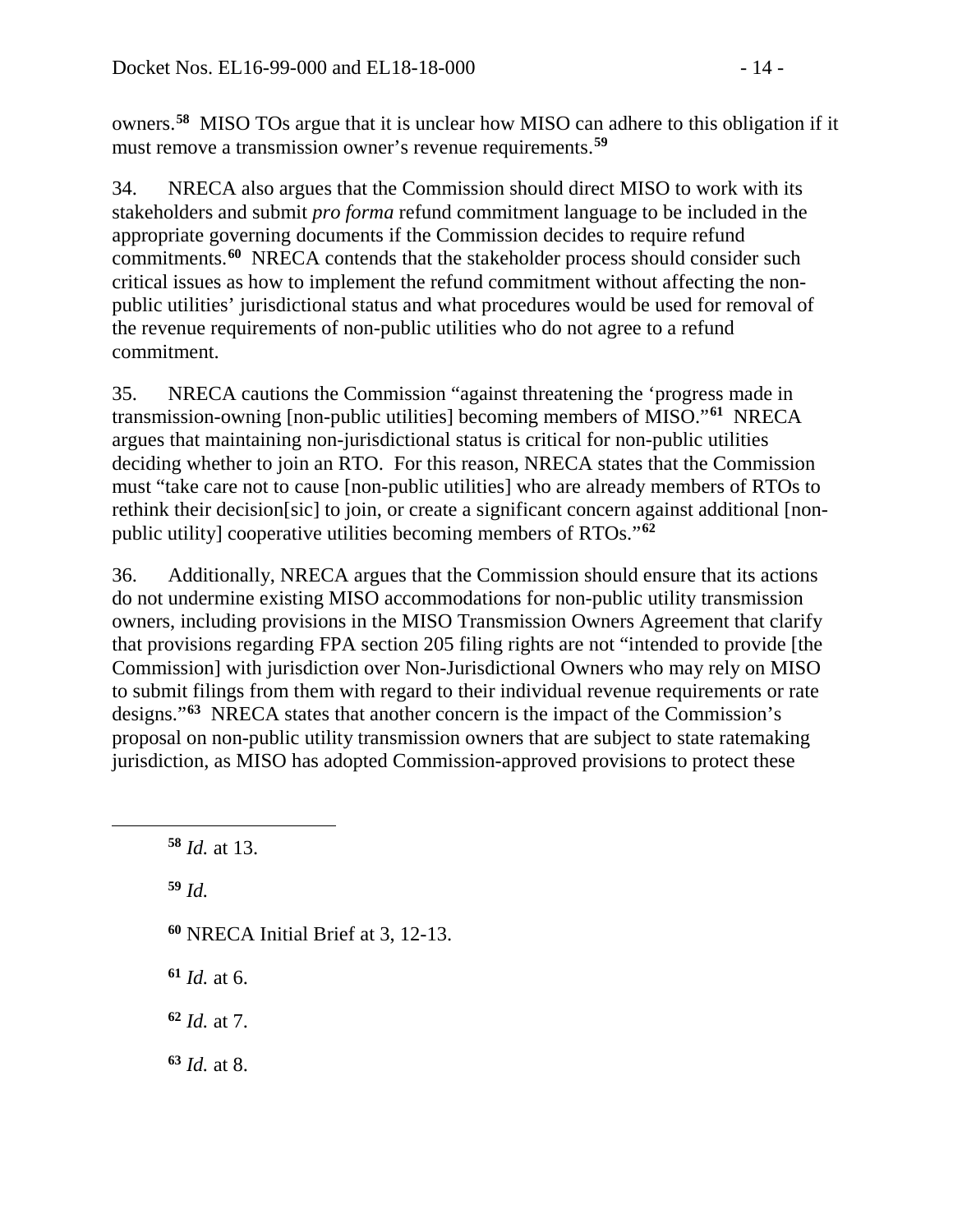entities from violating state or federal law or to allow them to terminate their membership if necessary to comply with federal or state law.**[64](#page-14-0)**

37. NRECA contends that, if the Commission proceeds with a refund commitment with removal of revenue requirements for non-public utility transmission owners that do not accept the commitment, the Commission must do so in a manner that prevents undue disruption to transmission service provided by the RTOs, without adversely impacting existing provisions regarding termination and withdrawal from MISO. NRECA asks the Commission to direct MISO to work with stakeholders to develop provisions for the removal of non-public utility transmission owners.**[65](#page-14-1)**

38. NRECA argues that the refund commitment should take into account and accommodate each non-public utility transmission owner's transmission formula rate provisions.**[66](#page-14-2)**

39. Additionally, APPA argues that a generic Commission finding that the MISO tariff must be revised to require the same broad refund commitment by all non-public utility transmission owners is inappropriate and unjustified.**[67](#page-14-3)** Finally, it argues that if a tariff revision is made, the Commission should enable a public power utility and the RTO to develop a solution that accords with state law and submit that proposal for public comment and Commission review.**[68](#page-14-4)**

# **b. Reply Briefs**

40. MISO TOs argue that the Commission should allow MISO and its transmission owners to develop a solution to resolve the issues identified in the July 2016 Order. **[69](#page-14-5)** MISO TOs thus asks the Commission to direct MISO and its transmission owners to formulate revisions to the Tariff or other governing documents to include a refund commitment by non-public utility transmission owners, instead of prescribing specific

<span id="page-14-2"></span><span id="page-14-1"></span><span id="page-14-0"></span> $\overline{a}$ 

**<sup>65</sup>** *Id.* at 14.

**<sup>66</sup>** *Id.* at 13.

<span id="page-14-3"></span>**<sup>67</sup>** APPA Initial Brief at 3.

<span id="page-14-4"></span>**<sup>68</sup>** *Id.*

<span id="page-14-5"></span>**<sup>69</sup>** MISO TOs Reply Brief at 10-11.

**<sup>64</sup>** *Id.* at 8-9.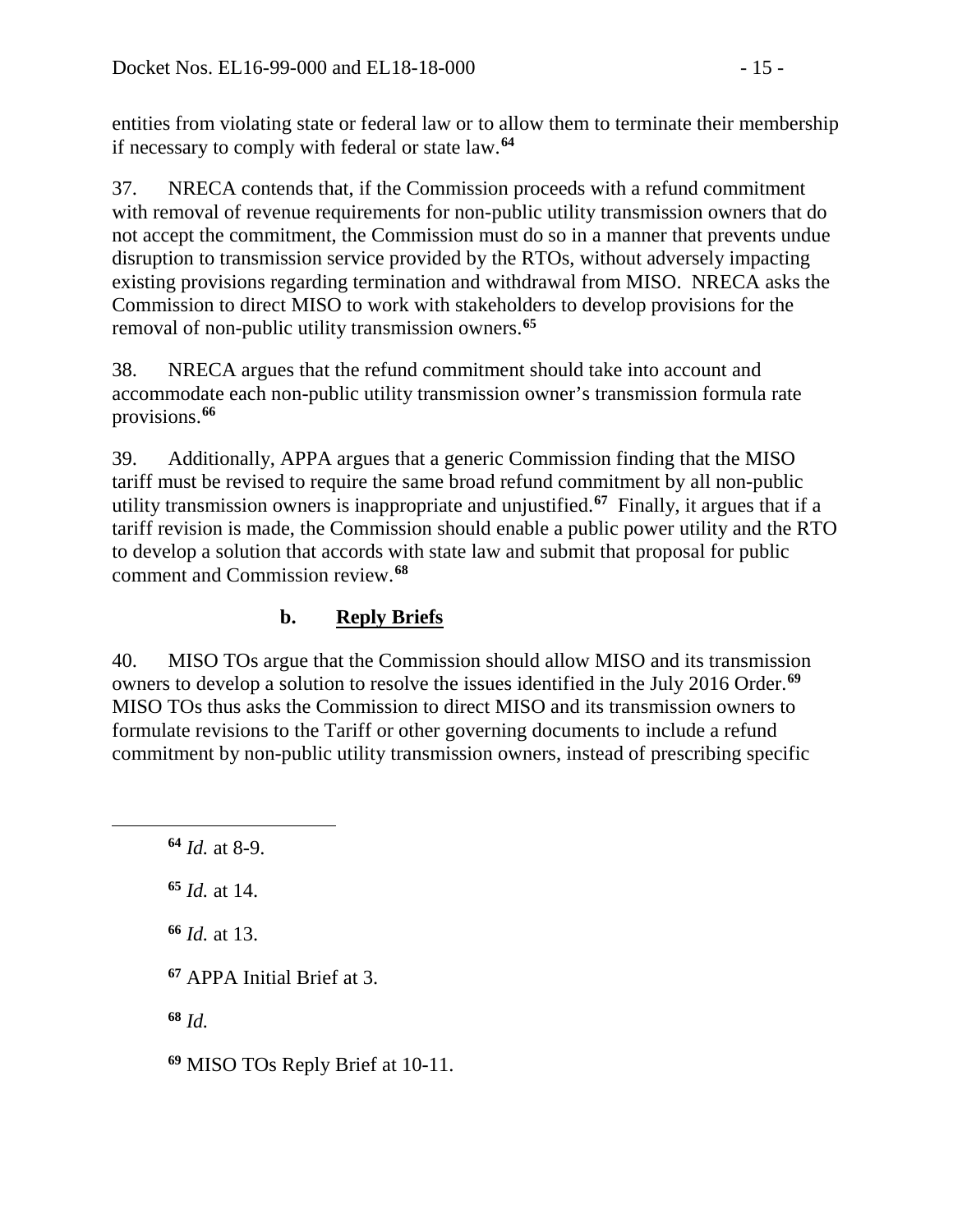Tariff revisions. **[70](#page-15-0)** MISO TOs disagree with APPA and argue that a universal refund commitment as a default mechanism is the best and most efficient way to ensure the implementation of the Commission's proposal in a nondiscriminatory manner. MISO TOs further argue that if a particular non-public utility transmission owner requires an individualized solution, nothing prohibits it from working with MISO to address its issues.**[71](#page-15-1)** Finally, MISO TOs argue that the refund commitment should apply to all transmission related revenues.**[72](#page-15-2)**

41. WPPI also argues that the Commission should defer to MISO and the MISO TOs to develop the needed solution to implement the refund commitment.**[73](#page-15-3)** NRECA argues that, if the Commission pursues such a refund commitment, it should allow MISO to develop the necessary provisions to comply with this requirement.**[74](#page-15-4)**

42. Hoosier and Southern Illinois contend that requiring changes to the MISO Transmission Owners Agreement is beyond the scope of this proceeding.**[75](#page-15-5)** Hoosier and Southern Illinois argue that issues related to the scope of obligations of withdrawing transmission owners are similarly beyond the scope of the proceeding.**[76](#page-15-6)**

## **c. Commission Determination**

43. MISO, MISO TOs, and NRECA have all requested that the Commission permit the parties to conduct a stakeholder process to explore possible changes to the MISO Tariff or governing documents to address the lack of a refund commitment for non-public utilities transmission owners before the Commission takes further action in this proceeding. No party opposes the use of such a process. Such a stakeholder process will give the parties an opportunity to consider how to implement the refund commitment, as well as how to implement removal of the non-public utility transmission owners that do not make refund commitments, including what changes may be necessary to the Tariff or other jurisdictional documents.

**<sup>70</sup>** *Id.* at 11.

<span id="page-15-2"></span><span id="page-15-1"></span><span id="page-15-0"></span> $\overline{a}$ 

**<sup>71</sup>** *Id.* at 12.

**<sup>72</sup>** *Id.* at 13.

<span id="page-15-3"></span>**<sup>73</sup>** WPPI Reply Brief at 2.

<span id="page-15-4"></span>**<sup>74</sup>** NRECA Reply Brief at 5-7.

<span id="page-15-5"></span>**<sup>75</sup>** Hoosier Reply Brief at 9.

<span id="page-15-6"></span>**<sup>76</sup>** *Id.* at 10.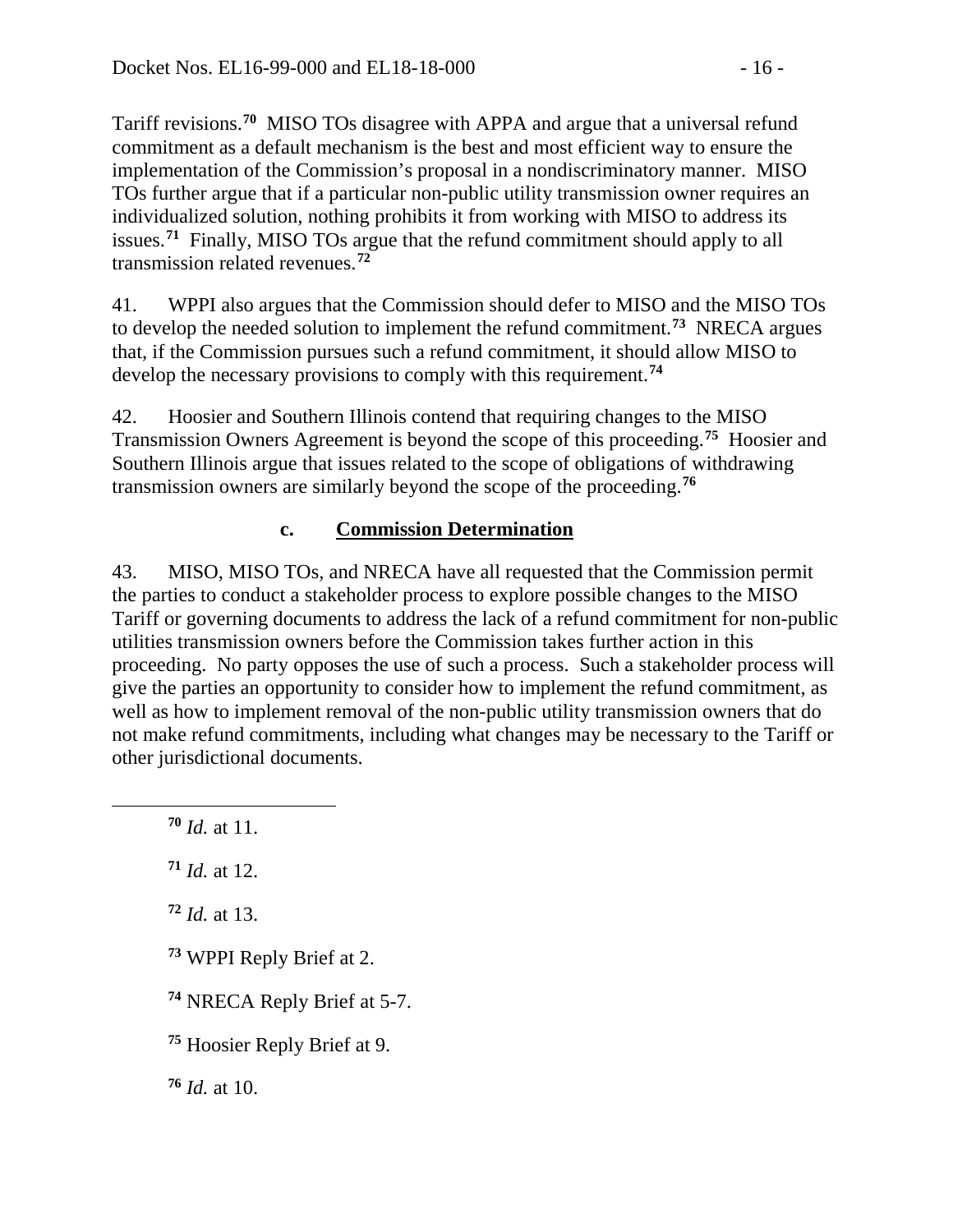44. Accordingly, to allow such discussions between MISO and stakeholders, we will hold the section 206 paper hearing in abeyance. MISO is directed to file a report updating the Commission on the status of the stakeholder process by December 15, 2017. In addition, we will require MISO to submit a compliance filing with a proposal to address the lack of a refund commitment for non-public utility transmission owners by February 28, 2018, explaining how its proposal satisfies the Commission's concerns in the July 2016 Order, regardless of the outcome of the stakeholder process, or show cause as to why revisions to the Tariff or other governing documents are not necessary. MISO's proposed revisions, to the extent necessary, should include *pro forma* revisions to the Attachment O and other relevant documents to effectuate the refund commitment.

45. In response to NRECA, we see no need to speculate here as to how this new refund commitment will impact present and future non-public utility membership in RTOs. We note, however, that MISO TOs and NRECA both favor enabling MISO to develop provisions to address the refund commitment concerns identified in the July 2016 Order and that NRECA and APPA ask the Commission to enable a public power utility and MISO to develop a solution that accords with applicable state laws. These concerns and others expressed here also support holding this proceeding in abeyance so that the MISO stakeholder process can account for all relevant considerations.

# **3. Refund Effective Date**

# **a. Initial Briefs**

46. MISO TOs ask the Commission to require any Tariff or other governing document revisions ordered in this proceeding to be effective July 28, 2016, the refund effective date established in the July 2016 Order. They argue that this date provides sufficient notice to non-public utility transmission owners that they must provide a broad refund commitment for any refund that the Commission may order to be effective as of that date, or have their revenue requirements removed from the Tariff.**[77](#page-16-0)** MISO TOs also request that, to the extent a non-public utility has not voluntarily committed to refunds of the difference between the 12.38 percent ROE they currently collect and any reduction in the Base ROE ordered by the Commission in the Docket No. EL15-45-000 complaint proceeding, those non-public utilities should be subject to the July 28, 2016 refund effective date established in this proceeding for the purpose of any ROE refunds ordered in the Docket No. EL15-45-000 proceeding.

<span id="page-16-0"></span>**<sup>77</sup>** MISO TOs Initial Brief at 11.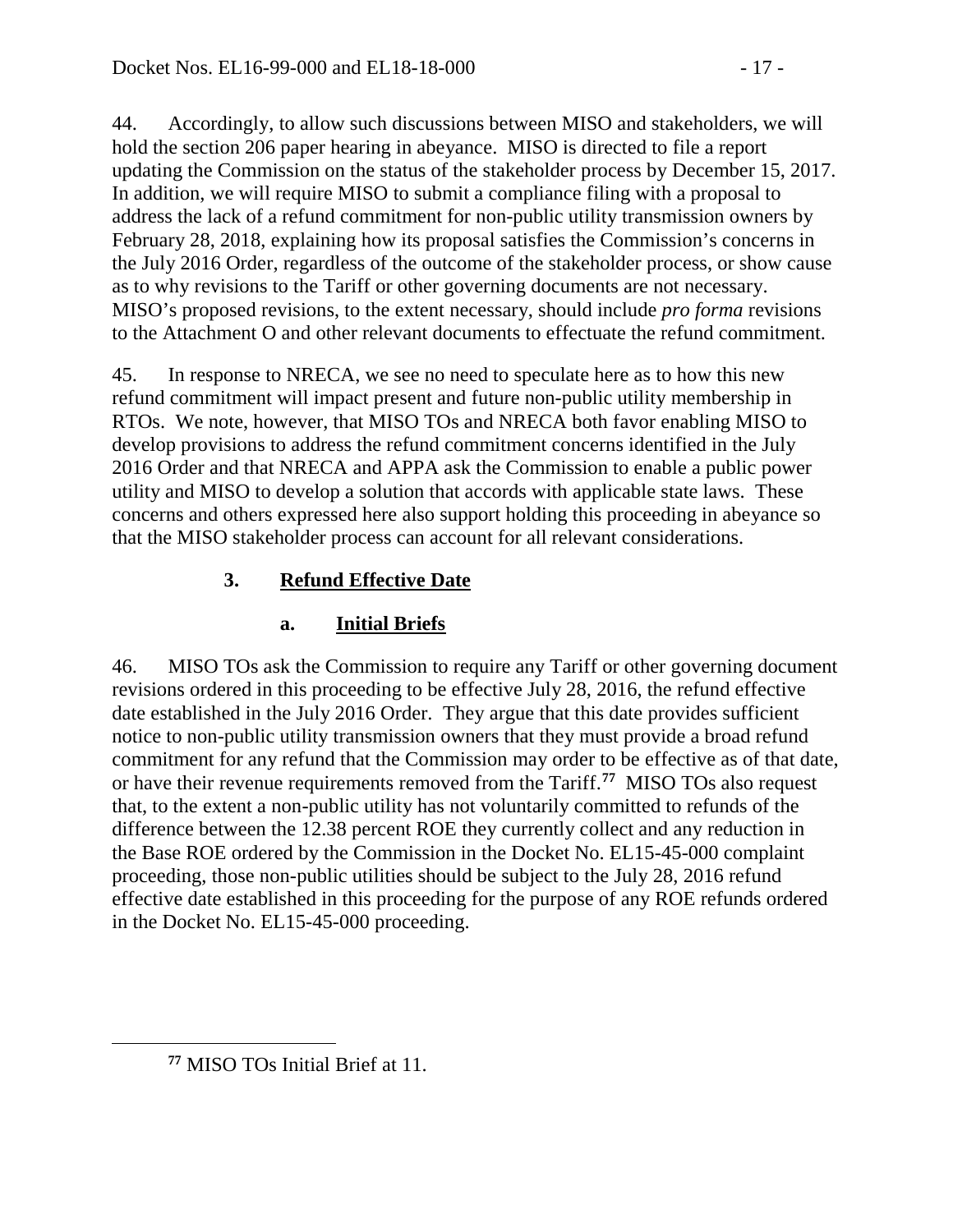#### **b. Reply Briefs**

47. Hoosier and Southern Illinois contend that requiring changes to the MISO Transmission Owners Agreement is beyond the scope of this proceeding. They argue that if the Commission agrees that Transmission Owners Agreement revisions are necessary, the Commission must establish a new refund effective date by issuing a new FPA section 206 notice.**[78](#page-17-0)**

#### **c. Commission Determination**

48. In response to MISO TOs, we note that the refund period established in the Docket No. EL15-45-000 proceeding expired on May 11, 2016.**[79](#page-17-1)** Consequently, public utilities will not be subject to any refund obligations in that proceeding for the period May 12, 2016 until any prospective reduction in ROE that may be ordered in the Docket No. EL15-45-000 proceeding. Since the purpose of this proceeding is to make non-public utility transmission owners subject to the same refund obligations as public utility transmission owners on all matters involving the justness and reasonableness of revenues that they may receive associated with service provided due to their status as transmissionowning RTO members based on RTO rates, it would not be appropriate to require nonpublic utility transmission owners to provide refunds on any excess ROE recovered effective July 28, 2016.

49. In response to Hoosier and Southern Illinois, we recognize that the July 2016 Order instituting this FPA section 206 proceeding stated that the purpose of this proceeding is "to examine the MISO Tariff," and the July 2016 Order made no reference to the Transmission Owners Agreement or any other document except the MISO Tariff. However, the refund commitment sought by the July 2016 Order is intended make nonpublic utility transmission owners "subject to the same refund obligations as public utility transmission owners on all matters involving the justness and reasonableness of revenues that they may receive associated with service provided due to their status as transmissionowning RTO members based on RTO rates."**[80](#page-17-2)** It appears from the briefs filed in this proceeding that accomplishing that goal may require revising the Transmission Owners Agreement and other jurisdictional documents, as well as the MISO Tariff. For this reason, MISO and its stakeholders should consider revisions to all Commissionjurisdictional documents, including the Transmission Owners Agreement, that are necessary to effectuate this result.

**<sup>78</sup>** Hoosier Reply Brief at 9.

<span id="page-17-2"></span><span id="page-17-1"></span><span id="page-17-0"></span> $\overline{a}$ 

**<sup>79</sup>** Hearing Order, 151 FERC ¶ 61,219 at P 1.

**<sup>80</sup>** July 2016 Order, 156 FERC ¶ 61,061 at P 47.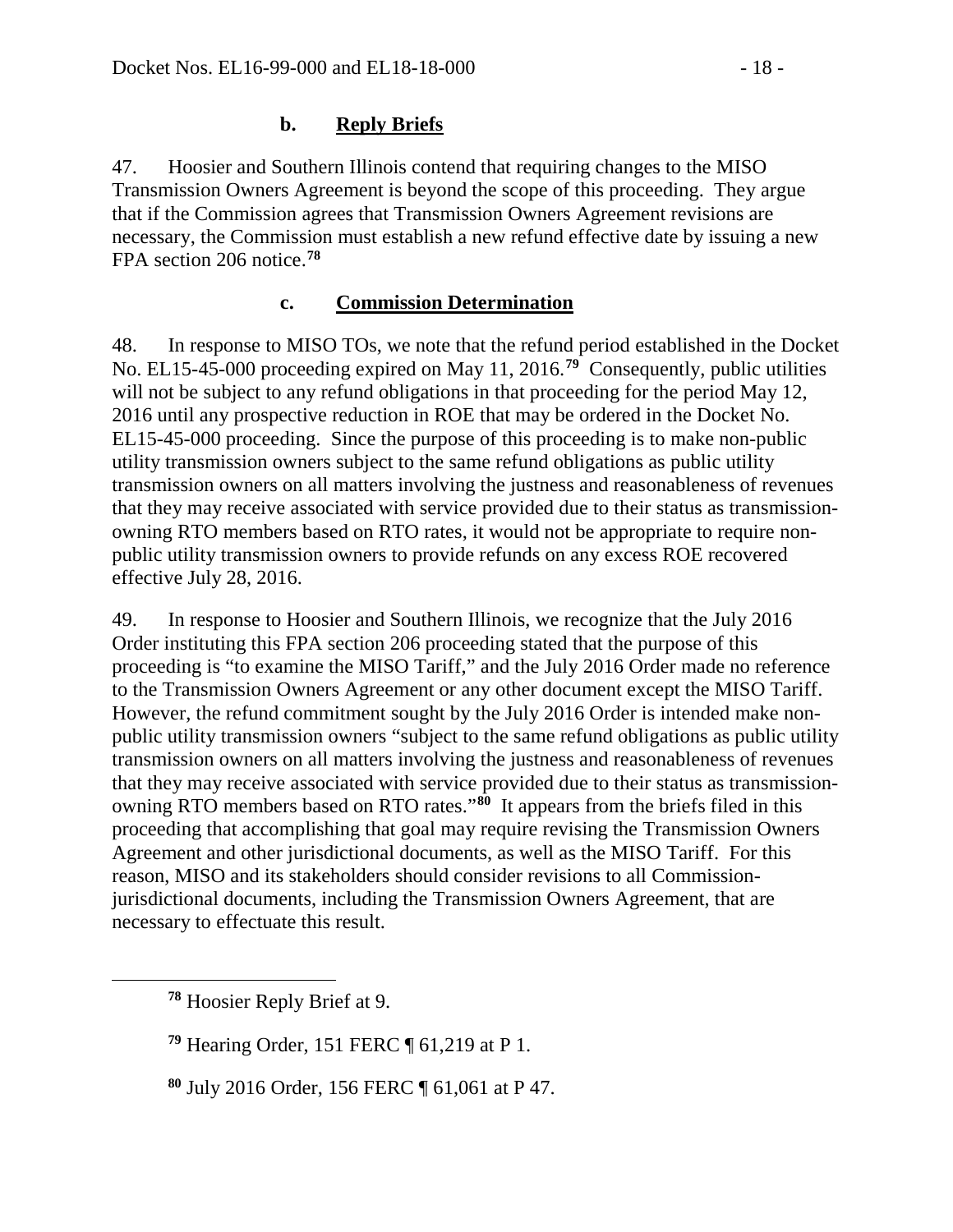50. Accordingly, in order to ensure that all relevant documents may be examined and revised pursuant to FPA section 206, we institute a proceeding in Docket No. EL18-18- 000, pursuant to FPA section 206, to examine the MISO Transmission Owners Agreement and any other Commission-jurisdictional MISO documents that must be revised to fully implement the refund commitment concerns identified in the July 2016 Order. The concerns identified by the Commission in the July 2016 Order might be addressed by revising the MISO Transmission Owners Agreement and any other Commission-jurisdictional MISO documents to require a prospective refund commitment from non-public utility transmission owners for all manner of refunds that may be ordered in FPA section 205 and 206 proceedings related to revenues that they may receive associated with service provided due to their status as transmission-owning RTO members. Under the refund commitment, non-public utility transmission owners would be subject to the same refund obligations as public utility transmission owners on all matters involving the justness and reasonableness of revenues that they may receive associated with service provided due to their status as transmission-owning RTO members based on RTO rates, including, but not limited to, refunds (1) to correct any errors in the application of their formula rates, (2) to remedy any other elements of, or costs passed through, their formula rates that are found to be unjust and unreasonable, or (3) to remedy any rules governing allocation of MISO Tariff revenues among transmission owners that are found to be unjust and unreasonable. Additionally, MISO would revise the MISO Transmission Owners Agreement and any other Commissionjurisdictional MISO documents such that any new non-public utility transmission owners must also commit to providing refunds consistent with the terms of this commitment before they may recover their transmission revenue requirement(s) through MISO Tariff rates. As ordered below, any person desiring to participate in the paper hearing must file a notice of intervention or timely motion to intervene, as appropriate, in accordance with Rule 214 of the Commission's Rules of Practice and Procedure, 18 C.F.R. § 385.214 (2017).

51. In cases where, as here, the Commission institutes a proceeding under FPA section 206, the Commission must establish a refund effective date that is no earlier than publication of notice of the Commission's initiation of the proceeding in the *Federal Register*, and no later than five months subsequent to that date.**[81](#page-18-0)** Consistent with Commission precedent,<sup>[82](#page-18-1)</sup> we will establish a refund effective date at the earliest date allowed, i.e., the date the notice of the initiation of the proceeding in Docket No. EL18-18-000 is published in the *Federal Register*. The Commission is also

**<sup>81</sup>** 16 U.S.C. § 824e(b) (2012).

<span id="page-18-0"></span> $\overline{a}$ 

<span id="page-18-1"></span>**<sup>82</sup>** *See, e.g., PJM Interconnection, L.L.C.*, 90 FERC ¶ 61,137 (2000); *Cambridge Elec. Light Co.*, 75 FERC ¶ 61,1777, *clarified*, 76 FERC ¶ 61,020 (1996); *Canal Elec. Co.*, 46 FERC ¶ 61,153, *reh'g denied*, 47 FERC ¶ 61,275 (1989).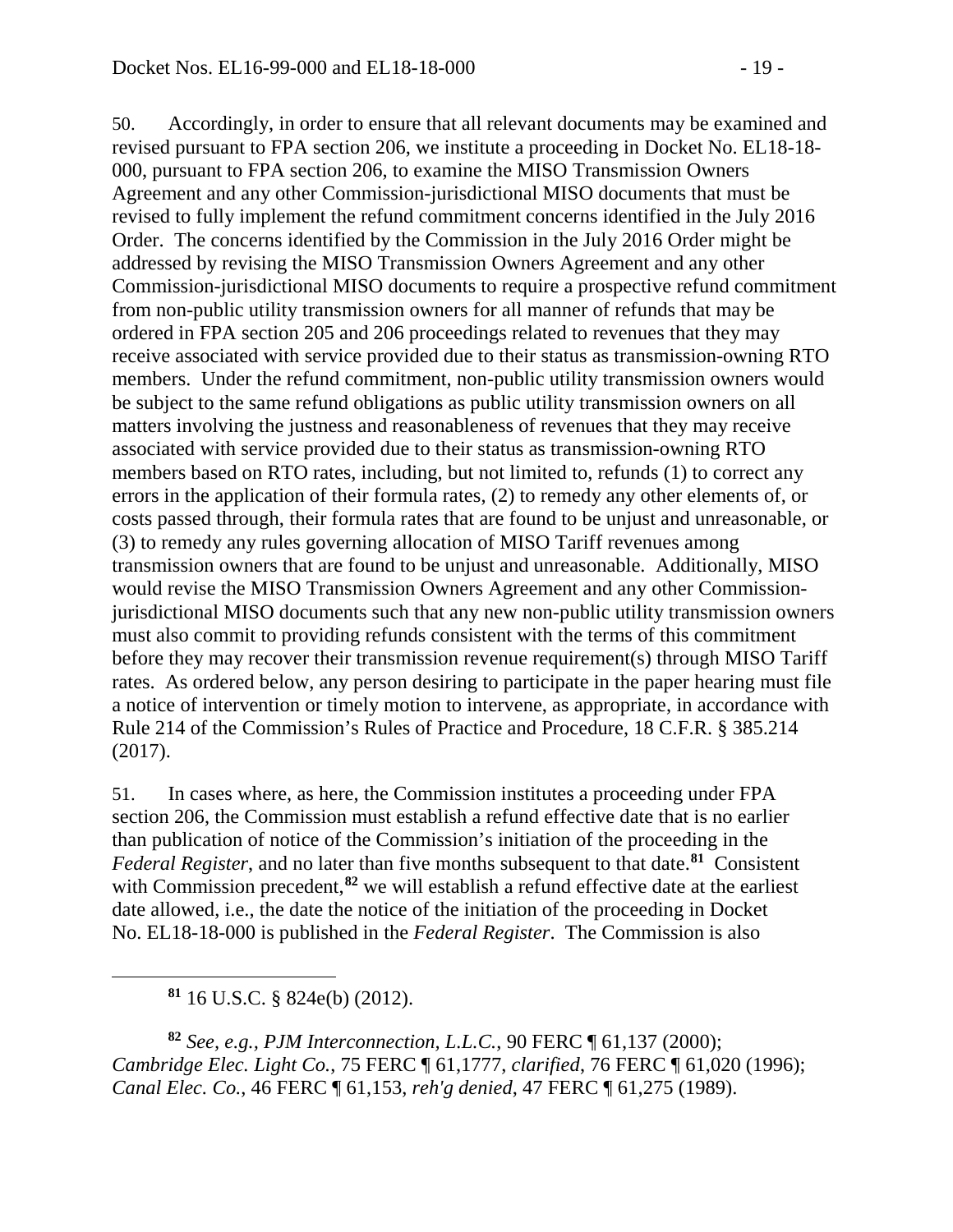required by section 206 to indicate when it expects to issue a final order. We expect to issue a final order in this proceeding by April 30, 2018.

52. We will consolidate the new proceeding in Docket No. EL18-18-000 with the current proceeding in Docket No. EL16-99-000 for purposes of the paper hearing established by the July 2016 Order, and, consistent with our determination above, we will hold the proceeding in Docket No. EL18-18-000, along with the proceeding in Docket No. EL16-99-000, in abeyance pending completion of the MISO stakeholder process.

### **4. Timing to Obtain Refund Commitments and Initiate Removal Process**

### **a. MISO TOs Initial Brief**

53. MISO TOs seek clarification on the Commission's proposal that MISO remove from the Tariff the transmission revenue requirements of any non-public utility transmission owner that does not agree to be subject to a refund commitment "as of a prospective date yet to be determined by the Commission"**[83](#page-19-0)** MISO TOs state that the language could require that, upon adoption of the Tariff revisions, MISO must seek and obtain a refund commitment from all non-public transmission owners for all future instances in which the Commission makes a determination that an existing Tariff provision is not just and reasonable. Alternatively, MISO TOs state that the language could require MISO to adopt the Tariff revisions now, but not require MISO to seek refund commitments from non-public transmission owners until such time as the Commission makes an initial determination that an existing provision of the Tariff is unjust and unreasonable. MISO TOs contend that the Commission should clarify that, upon adoption of any Tariff or other MISO governing document revision required in this proceeding, MISO is ordered immediately to seek and obtain refund commitments from all non-public utility transmission owners that extend to all future sections 205 and 206 proceedings or else remove any declining transmission owners' revenue requirements from the Tariff.

### **b. Commission Determination**

54. We grant clarification that MISO would obtain refund commitments from all non-public utility transmission owners at the time that it adopts the Tariff revisions establishing the refund commitment, as well as initiate the process to remove any transmission owner's transmission assets from MISO's functional control at that time (rather than requiring MISO to wait until after the Commission orders refunds in a

<span id="page-19-0"></span>**<sup>83</sup>** MISO TOs Initial Brief at 17 (citing July 2016 Order, 156 FERC ¶ 61,061 at P 47).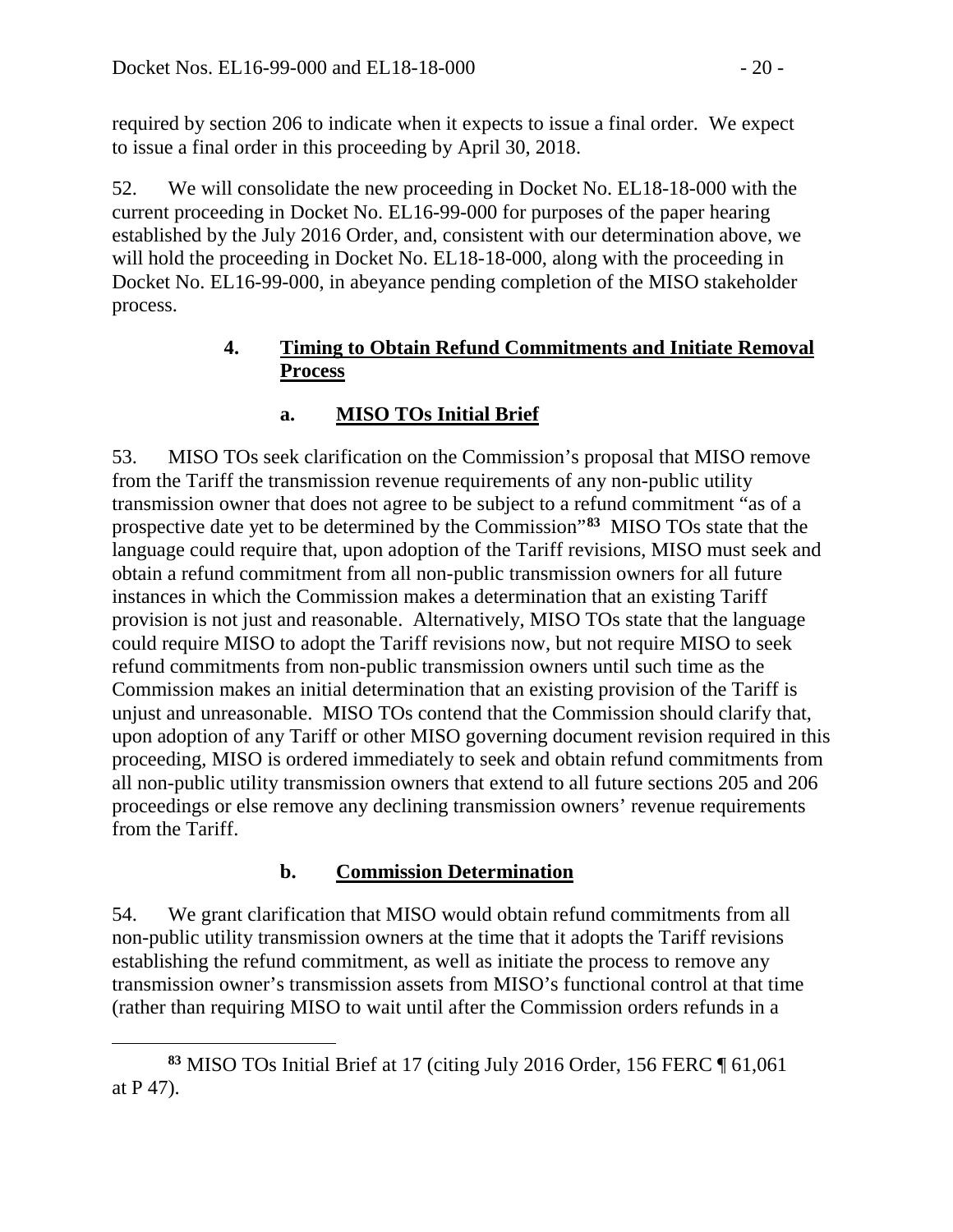particular case to initiate the process). Such removal must be consistent with the applicable Transmission Owners Agreement provisions for the withdrawal of transmission owners.

### **5. Other**

### **a. Initial Briefs**

55. Hoosier and Southern Illinois argue that non-public utility transmission owners are significantly disadvantaged compared to public utility transmission owners because nonpublic utilities do not have FPA section 205 filing rights**[84](#page-20-0)** They argue that their only options are to file an FPA section 206 complaint, which would not provide for a proposed rate to take effect prior to affirmative Commission action and that FPA section 206 imposes no deadline for Commission action. Hoosier and Southern Illinois also argue that they could request that MISO make a FPA section 205 filing on their behalf, but that they are "entirely dependent" upon MISO's exercise of discretion.**[85](#page-20-1)** For these reasons, if the Commission imposes the refund condition of the July 2016 Order, Hoosier and Southern Illinois ask the Commission to require MISO revise the Tariff to require MISO to make FPA section 205 filing if requested to do so by a non-public utility transmission owner.**[86](#page-20-2)**

56. MISO states that, if the Commission decides to proceed with the directive from the July 2016 Order, it should not jeopardize MISO's revenue neutral status due to nonjurisdictional refunds. In support of this argument, MISO points to *Southwest Power Pool, Inc.*, where the Commission stated that it should not require SPP to pay refunds until it has completed any necessary payments to recover the payments made to a thirdparty that the Commission determined gave rise to the need for refunds.**[87](#page-20-3)** It asks the Commission to apply the same principles here.

57. MISO also contends that the July 2016 Order's requirement that MISO remove the non-transmission revenue requirement of a non-public utility transmission owner that does not make a refund commitment could cause MISO to violate the Transmission Owners Agreement and or expose MISO to liability on the grounds that it is using an

**<sup>85</sup>** *Id.* at 3.

<span id="page-20-1"></span><span id="page-20-0"></span> $\overline{a}$ 

**<sup>86</sup>** *Id.* at 4.

<span id="page-20-3"></span><span id="page-20-2"></span>**<sup>87</sup>** MISO Initial Brief at 11-12 (citing *Sw. Power Pool, Inc.*, 156 FERC ¶ 61,057 at P 26 (2016)).

**<sup>84</sup>** Hoosier Initial Brief at 2.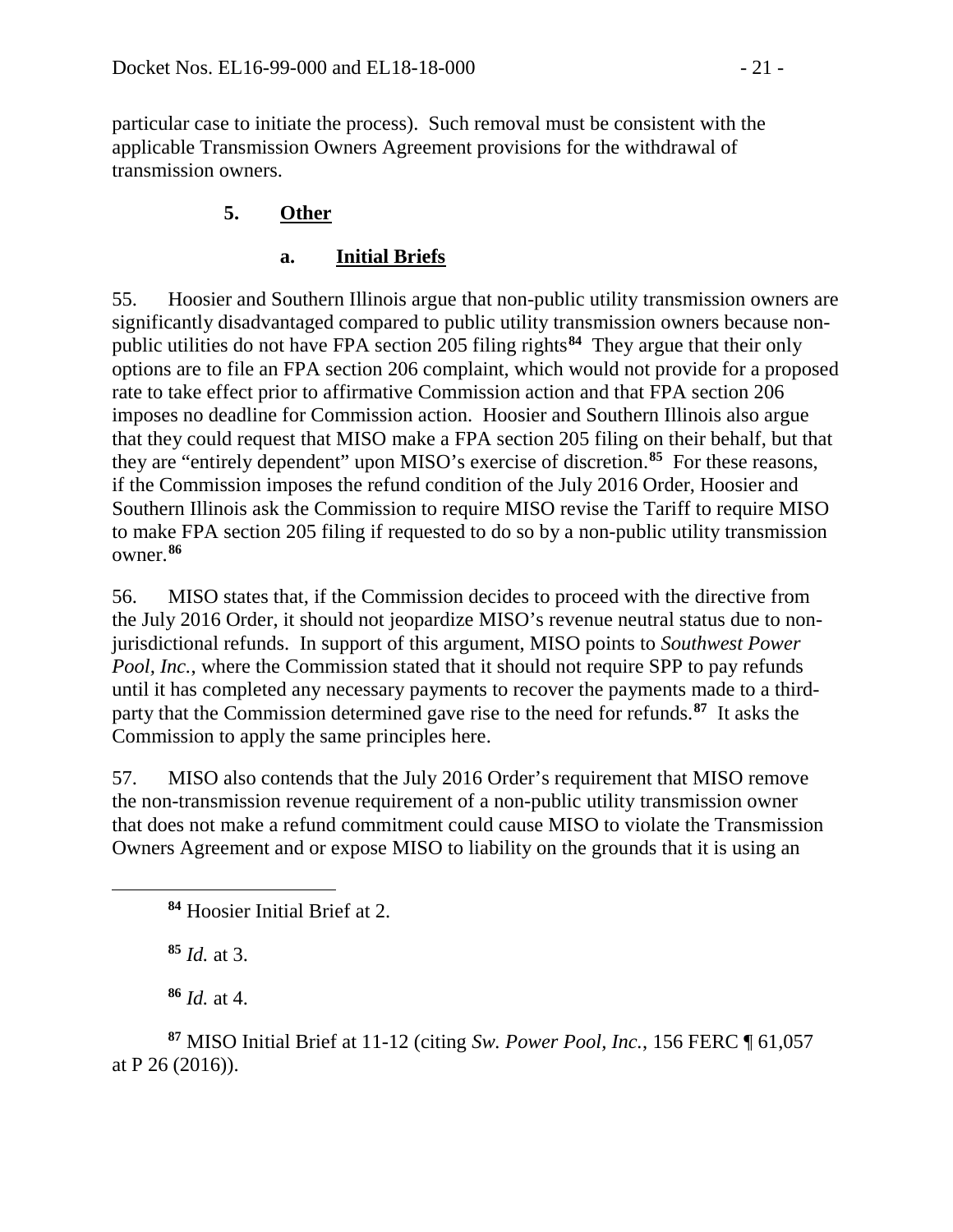owner's facilities without compensation.**[88](#page-21-0)** MISO states that transmission owners are compensated under the Tariff by including their annual transmission revenue requirements in Attachment O and that, if the annual transmission revenue requirement is removed, there is no longer a mechanism to compensate an owner for MISO's use of that owner's transmission facilities.**[89](#page-21-1)** MISO argues that, if an owner does not withdraw from MISO or remove its transmission facilities from MISO's functional control, MISO could be subject to a variety of legal claims. MISO argues that it is not clear that a refusal to provide a refund commitment would constitute a material or willful violation of MISO's policies, directives, standards, Transmission Owners Agreement, and Tariff provisions that would constitute a permissible ground for MISO to withhold transmission revenues from an owner.**[90](#page-21-2)** MISO argues that if MISO is subject to claims based on state law tort or contract theories, the potential for disruption could be significant if MISO is required to pay damages, "given its status as a revenue neutral entity, while an uplift to collect the damages from members could raise retroactive ratemaking concerns."**[91](#page-21-3)** For these reasons, MISO asks the Commission to make it clear that a "non-jurisdictional Owner deciding to withdraw from MISO due to the proposed refund commitment requirement will continue to be obligated to comply with the applicable withdrawal provisions of the Transmission Owners Agreement."**[92](#page-21-4)**

58. MISO TOs also request clarification to ensure that existing provisions in the Owners Agreement and Tariff governing termination of a member are followed if a non-public utility transmission owner decides not to provide a refund commitment and its refund commitments.**[93](#page-21-5)** MISO TOs argue that these provisions include requirements of transmission owners that exit MISO to pay all obligations due to MISO, including termination and withdrawal fees, costs for upgrades previously allocated to a withdrawing transmission owner, and transmission contracts executed for the transmission owner provided the notice of withdrawal.**[94](#page-21-6)**

<span id="page-21-6"></span><span id="page-21-5"></span><span id="page-21-4"></span><span id="page-21-3"></span><span id="page-21-2"></span><span id="page-21-1"></span><span id="page-21-0"></span> *Id.* at 12. **<sup>89</sup>** *Id. Id.* at 13. **<sup>91</sup>** *Id. Id.* at 14. *Id.* at 13. *Id.* at 14-15.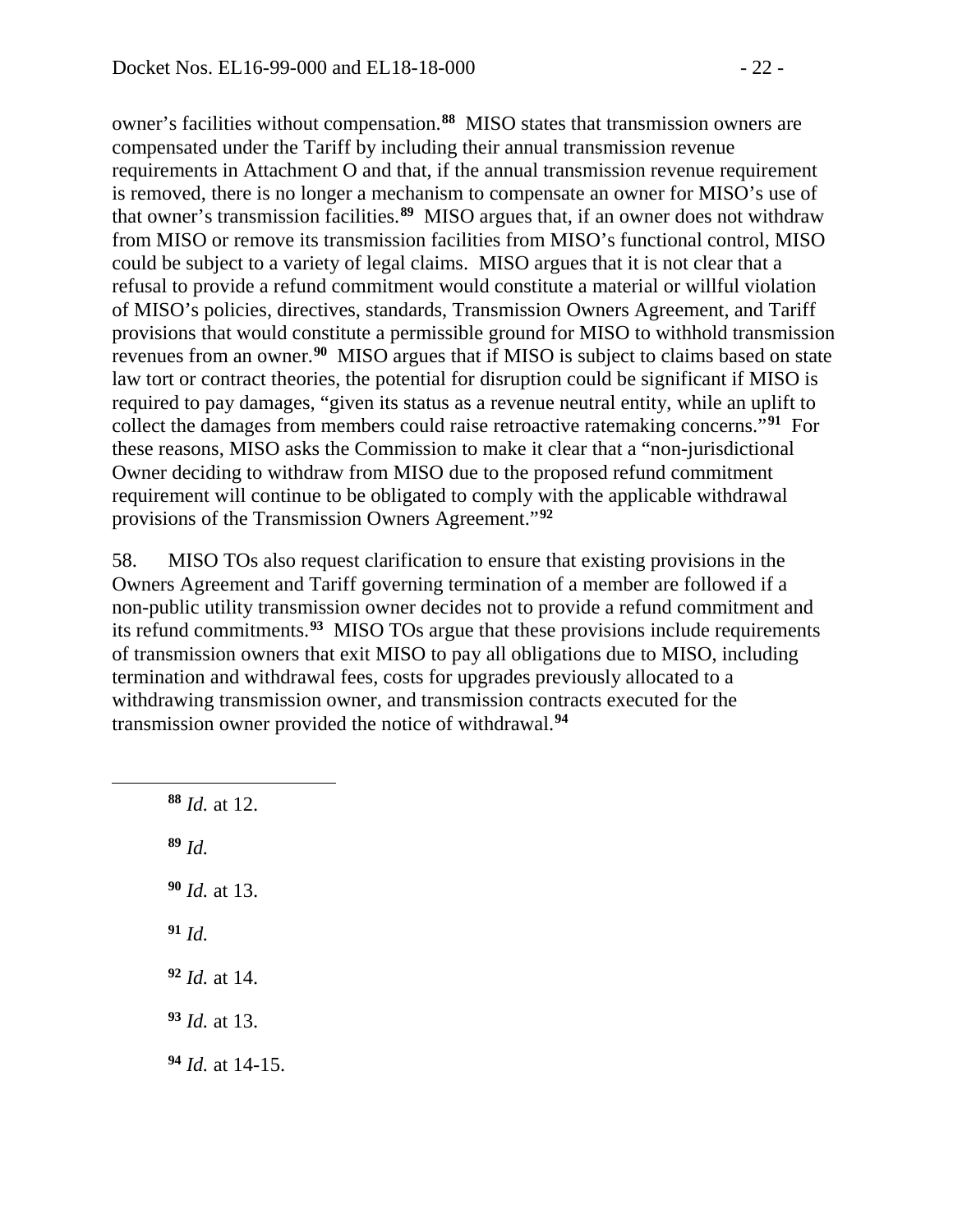59. MISO TOs also state that the Commission should make clear that the refund commitment should apply to any entity that receives transmission related revenues under the Tariff.**[95](#page-22-0)** MISO TOs argue that the refund commitment should apply to customers receiving credits under section 30.9 of the Tariff, which provides billing credits to network customers that own transmission facilities that are integrated with the transmission system.**[96](#page-22-1)**

60. NRECA argues that the scope of the refund commitment must be limited to "revenues associated with transmission services, not revenues from [non-public utility] participation in other markets or services."**[97](#page-22-2)** It further contends that the Commission should direct MISO to work with its stakeholders to identify, with specificity, the sources of revenues associated with service provided due to non-public utilities' status as transmission-owning members of RTOs. NRECA avers that these sources should include, as applicable, network and point-to-point transmission service, ancillary services, and other services for which non-public utilities receive revenues through the MISO Tariff in their status as transmission owners.**[98](#page-22-3)**

## **b. Reply Briefs**

61. Hoosier and Southern Illinois state that they can appreciate the view that, despite the distinction drawn by Congress, public utility and non-public utility transmission owners should receive comparable treatment to the extent possible. They note that they have already agreed to provide some refunds as a condition of receiving a 50 basis point ROE adder for RTO participation.**[99](#page-22-4)** Hoosier and Southern Illinois reiterate their contention that if the Commission imposes the refund condition, it should also require MISO to revise its tariff to make filings pursuant to FPA section 205 when a non-public utility transmission owner requests that MISO do so.**[100](#page-22-5)** WPPI also asks the Commission

**<sup>96</sup>** *Id.*

<span id="page-22-2"></span><span id="page-22-1"></span><span id="page-22-0"></span> $\overline{a}$ 

**<sup>97</sup>** NRECA Initial Brief at 13.

<span id="page-22-3"></span>**<sup>98</sup>** *Id.* at 14.

<span id="page-22-4"></span>**<sup>99</sup>** Hoosier Reply Brief at 4.

<span id="page-22-5"></span>**<sup>100</sup>** *Id.* at 6.

**<sup>95</sup>** *Id.* at 15.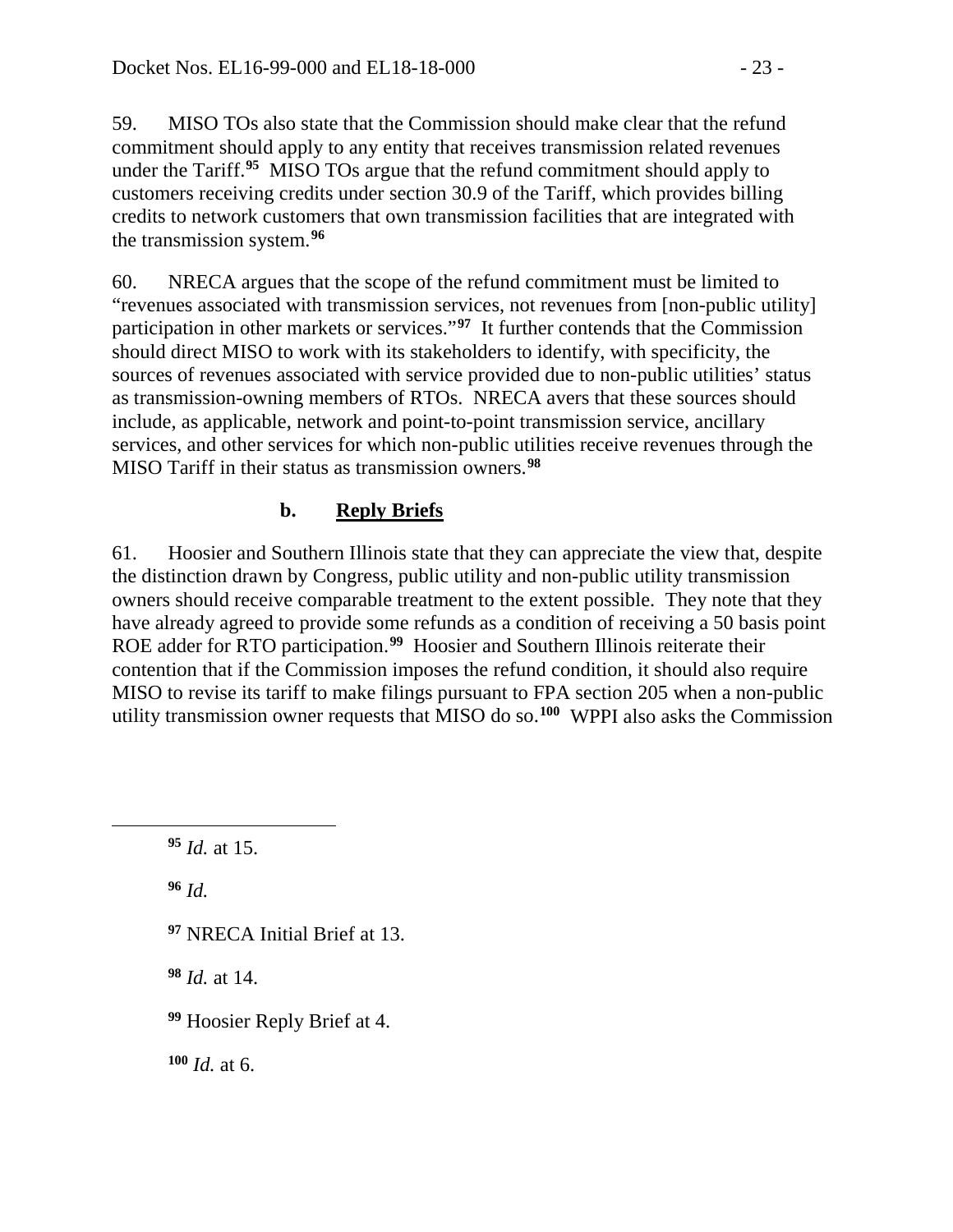to direct MISO to formalize a procedure to require MISO to make FPA section 205 filings when requested to do so by a non-public utility transmission owner. **[101](#page-23-0)**

62. MISO TOs also consider it reasonable for MISO to also revise the Tariff to require it to make FPA section 205 filings when requested to do so by a non-public utility transmission owner.**[102](#page-23-1)**

#### **c. Commission Determination**

63. In response to Hoosier, Southern Illinois, and WPPI, while we do not oppose the revision of the MISO Tariff to require MISO to make FPA section 205 filings upon the request of a non-public utility transmission owner, we find that this issue is outside the scope of this proceeding. We therefore take no position on this proposal here.

64. We also note that, among the benefits of allowing MISO to work with stakeholders to implement refunds commitments by non-public utility transmission owners, is that they may find ways to revise the Transmission Owners Agreement and other documents to implement the refund commitments and avoid conflicts with existing Tariff provisions. Such revisions could avoid exposing MISO to legal liability if nonpublic transmission owners decline to make refund commitments. Nonetheless, we deny MISO's request for clarification that, if the Commission decides to proceed with the directive from the July 2016 Order, it should not jeopardize MISO's revenue neutral status due to non-jurisdictional refunds. In support of its position, MISO cites a recent SPP order directing SPP to bill Tri-County Electric Cooperative, Inc. (Tri-County) to recover transmission revenue improperly given to Tri-County and pass on the amount recovered to ratepayers after it obtained the amount from Tri-County.**[103](#page-23-2)** In that proceeding, SPP did not have a refund commitment from Tri-County; therefore, the limitation on the pass through of refunds was necessary to protect SPP as a non-profit entity. In this proceeding, by contrast, MISO will be developing a refund commitment. Accordingly, we deny MISO's request for clarification on this issue.

65. We grant MISO's and MISO TOs' request for clarification to make clear that nonpublic utility transmission owners that withdraw from MISO due to the proposed refund commitment requirement must comply with the applicable withdrawal and termination

<span id="page-23-0"></span>**<sup>101</sup>** WPPI Reply Brief at 4.

<span id="page-23-1"></span>**<sup>102</sup>** MISO TOs Reply Brief at 12.

<span id="page-23-2"></span>**<sup>103</sup>** *Sw. Power Pool, Inc.*, 156 FERC ¶ 61,057.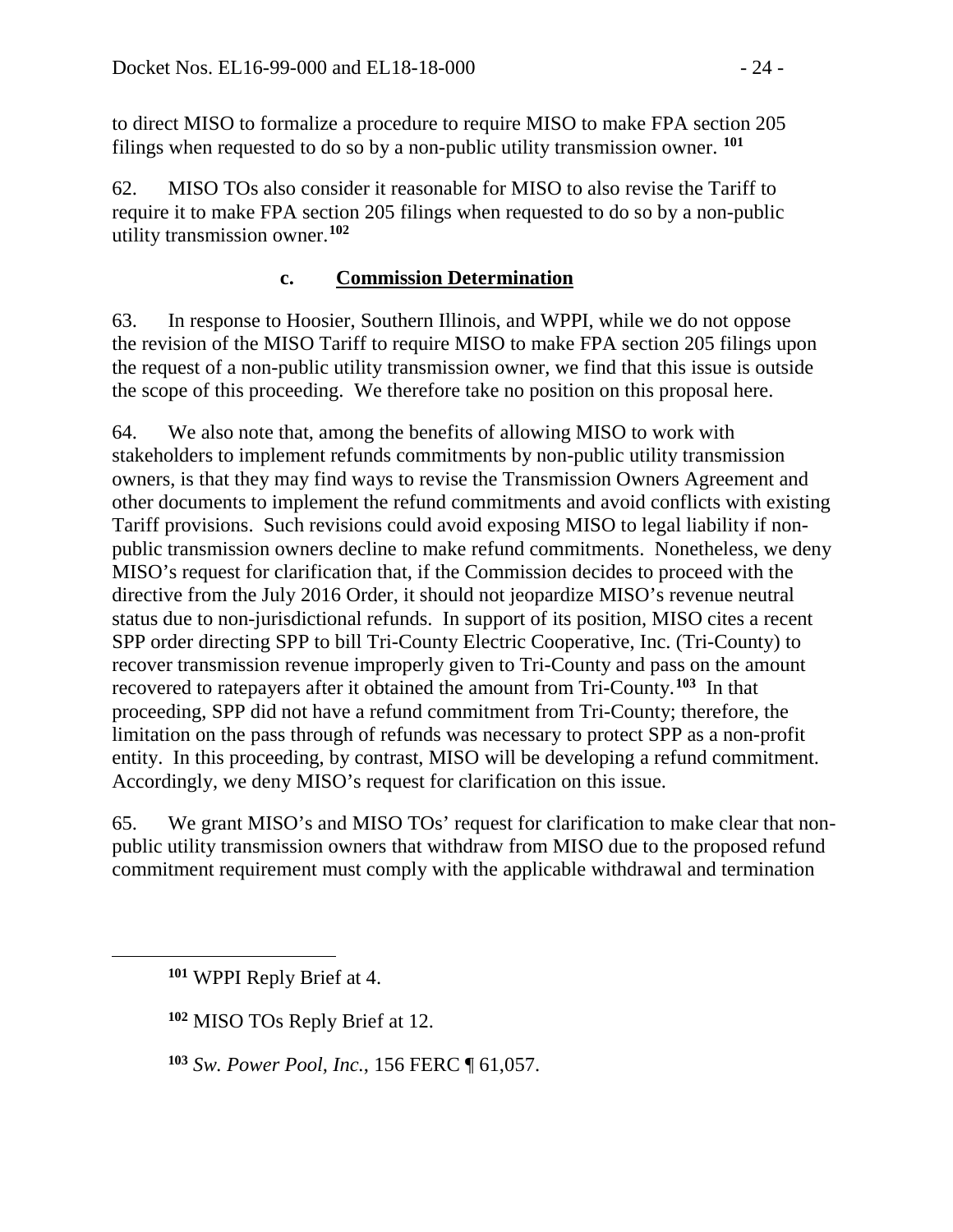provisions of the Tariff and Transmission Owners Agreement. We see no reason to create an exception to these provisions here.

66. As the Commission noted in the July 2016 Order, the refund commitment would not relate to revenues or credits that a non-public utility transmission owner may receive as a market participant for sales into the MISO markets or as a transmission customer. **[104](#page-24-0)** Thus, the refund commitment does not extend to revenues provided to transmission customers, including those under section 30.9 of the Tariff.

### The Commission orders:

<span id="page-24-0"></span> $\overline{a}$ 

(A) The paper hearing in Docket No. EL16-99-000 is hereby held in abeyance, as discussed in the body of this order.

(B) The requests for clarification are granted in part, and denied in part, as discussed in the body of this order.

(C) MISO is hereby directed to file a report updating the Commission on the status of the stakeholder process by December 15, 2017 after the date of the issuance of this order.

(D) MISO is hereby directed to submit a compliance filing with a proposal to address the lack of a refund commitment for non-public utilities transmission owners by February 28, 2018, explaining how its proposal satisfies the Commission's concerns in the July 2016 Order, regardless of the outcome of the stakeholder process, or show cause as to why revisions to the Tariff or other governing documents are not necessary. MISO's proposed revisions, to the extent necessary, should include *pro forma* revisions to the Attachment O and other relevant documents to effectuate the refund commitment.

(E) Pursuant to the authority contained in and subject to the jurisdiction conferred upon the Commission by section 402(a) of the Department of Energy Organization Act and by the FPA, particularly section 206 thereof, and pursuant to the Commission's Rules of Practice and Procedure and the regulations under the FPA (18 C.F.R. Chapter I), the Commission hereby institutes a proceeding in Docket No. EL18-18-000, as discussed in the body of this order.

(F) Docket No. EL18-18-000 is hereby consolidated with Docket No. EL16- 99-000 and is hereby held in abeyance, as discussed in the body of this order.

**<sup>104</sup>** July 2016 Order, 156 FERC ¶ 61,061 at n.92.